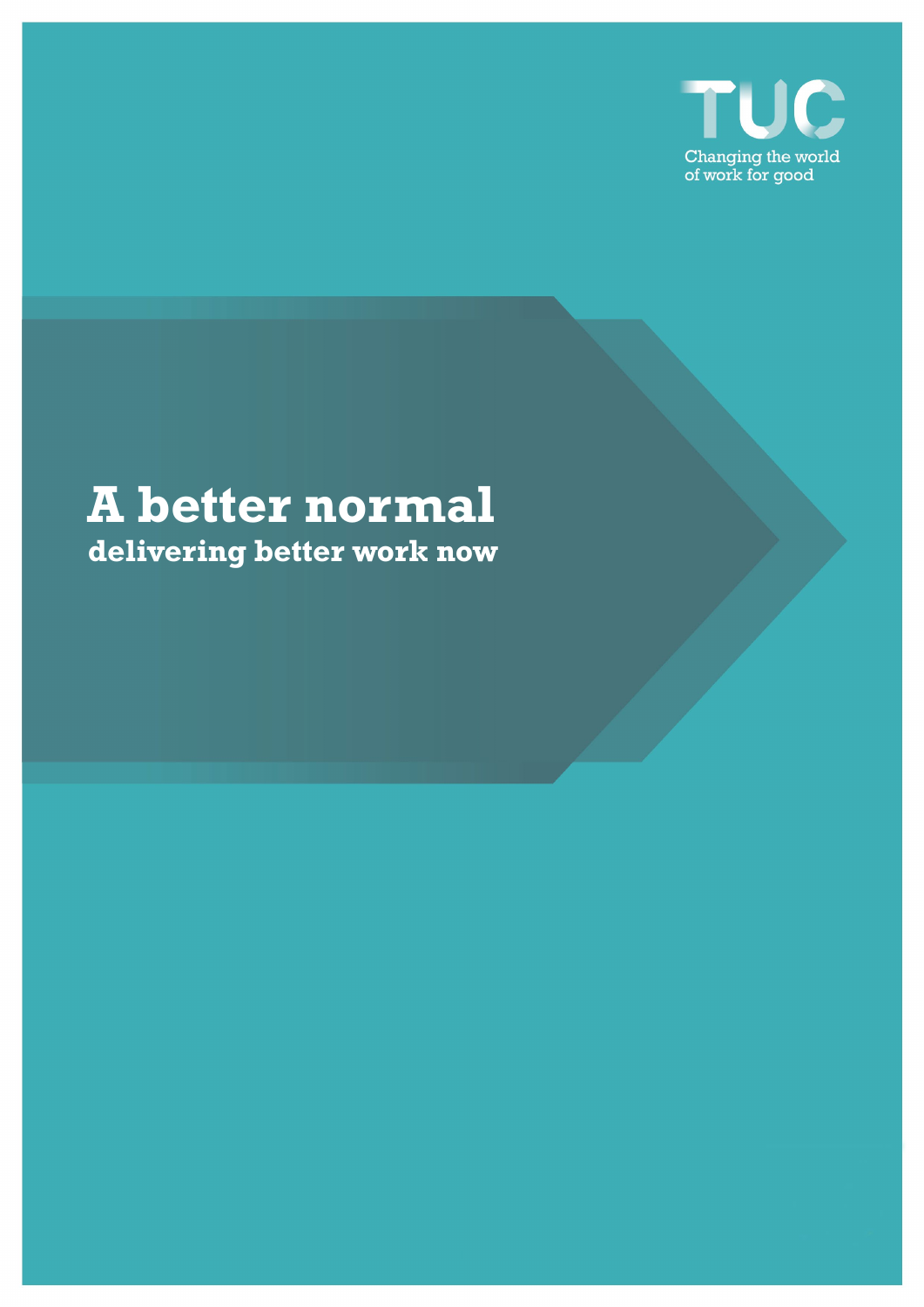| 1) Bring unions and business together in a 'working better' taskforce  9 |    |
|--------------------------------------------------------------------------|----|
|                                                                          |    |
|                                                                          |    |
|                                                                          |    |
|                                                                          |    |
|                                                                          |    |
|                                                                          | 29 |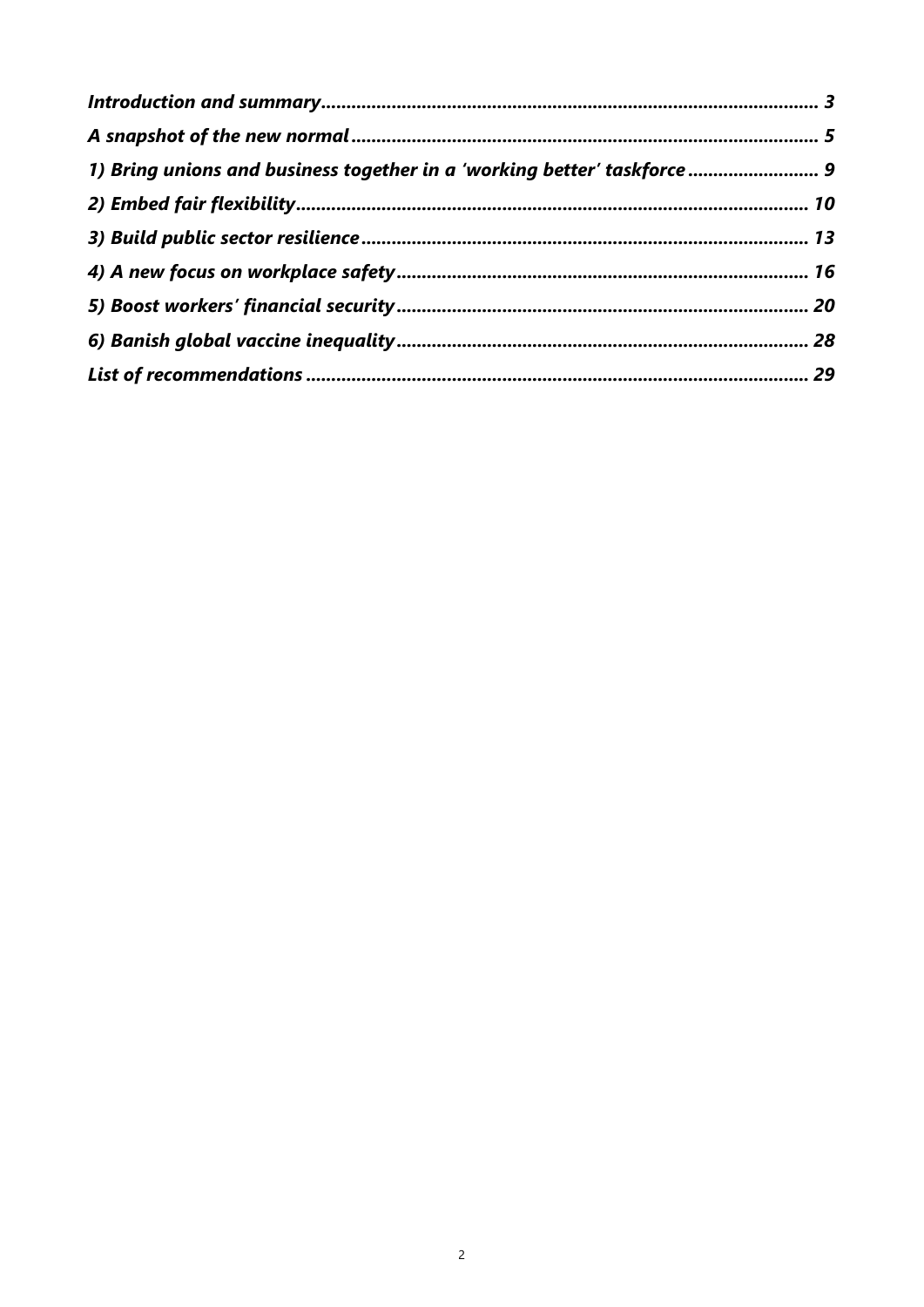# <span id="page-2-0"></span>**Introduction and summary**

At long last a new normal is emerging in workplaces across the UK, as the vaccine programme provides greater protection against the threat of coronavirus. As we enter this new stage of transition from pandemic to endemic, the country is crying out for leadership and a practical plan to ensure that Britain at work is safe, secure and supported. We urgently need investment to boost economic growth that benefits every nation and region, and deliver fair shares and opportunities.

The government announced that Plan B restrictions will be lifted from the 24th of January, allowing for a greater return to normal life. Even before this latest announcement, when the requirement to 'work from home if you can' was in place, the latest data shows that between the 13th and 26th December, nearly 60 per cent of people were already working from their 'normal' workspace, with 15 per cent following a hybrid model, and 17 per cent working from home – significantly up on pre-pandemic levels.

But this new normal has exposed new problems. Fifteen per cent of businesses, and almost half of large businesses, are facing staff shortages, while workers continue to endure another pay squeeze, holding back the economic recovery we need. The failure to enshrine the success of the furlough scheme means that workers and businesses have no protection against potential difficulties over the transition period and face constant uncertainty. Public services face huge backlogs at a time when vacancy and sickness rates are high, and many staff are simply exhausted. Unequal access to hybrid and flexible working is entrenching new inequalities. And too many workplace environments remain unsafe, with almost a third of businesses reporting they have taken none of the most protective actions to reduce the impact of Covid. The continued failure to fix our sick pay system leaves workers still facing impossible choices between helping to stop workplace outbreaks and facing severe financial hardship.

These problems are not an inevitable consequence of the virus, but the result of government policy and planning failures, including the false economy of austerity and the high cost of letting inequality soar. Yet in the last two years we have learned a lot about how we can live and work with the virus, while minimising its impact on lives and livelihoods.

Thanks to the NHS, the successful vaccine programme has given us an opportunity to build back better in 2022, delivering the ambition of a high wage, high productivity economy, and the ability to enjoy our lives without fear. But government must seize and shape this opportunity, working with unions and businesses to deliver safe and decent work for everyone in 2022. This report sets outs a plan to do that – to ensure that the new normal is a better and fairer one. It recommends that government should:

- 1. **Bring unions and business together in a 'working better' taskforce** to set out a clear plan for how to address skills and workforce shortages, and deliver the Government's stated ambition for a high wage high productivity economy.
- 2. **Embed fair flexibility** with a plan to ensure that everyone has access to fair flexible working arrangements, wherever they work.
- 3. **Build public sector resilience** through investment in the public sector workforce ensuring that public services can recover, address backlogs and cope with the pressure that any new variants will place on them.
- 4. **Bolster workplace safety and mental health support** so that everyone can work with confidence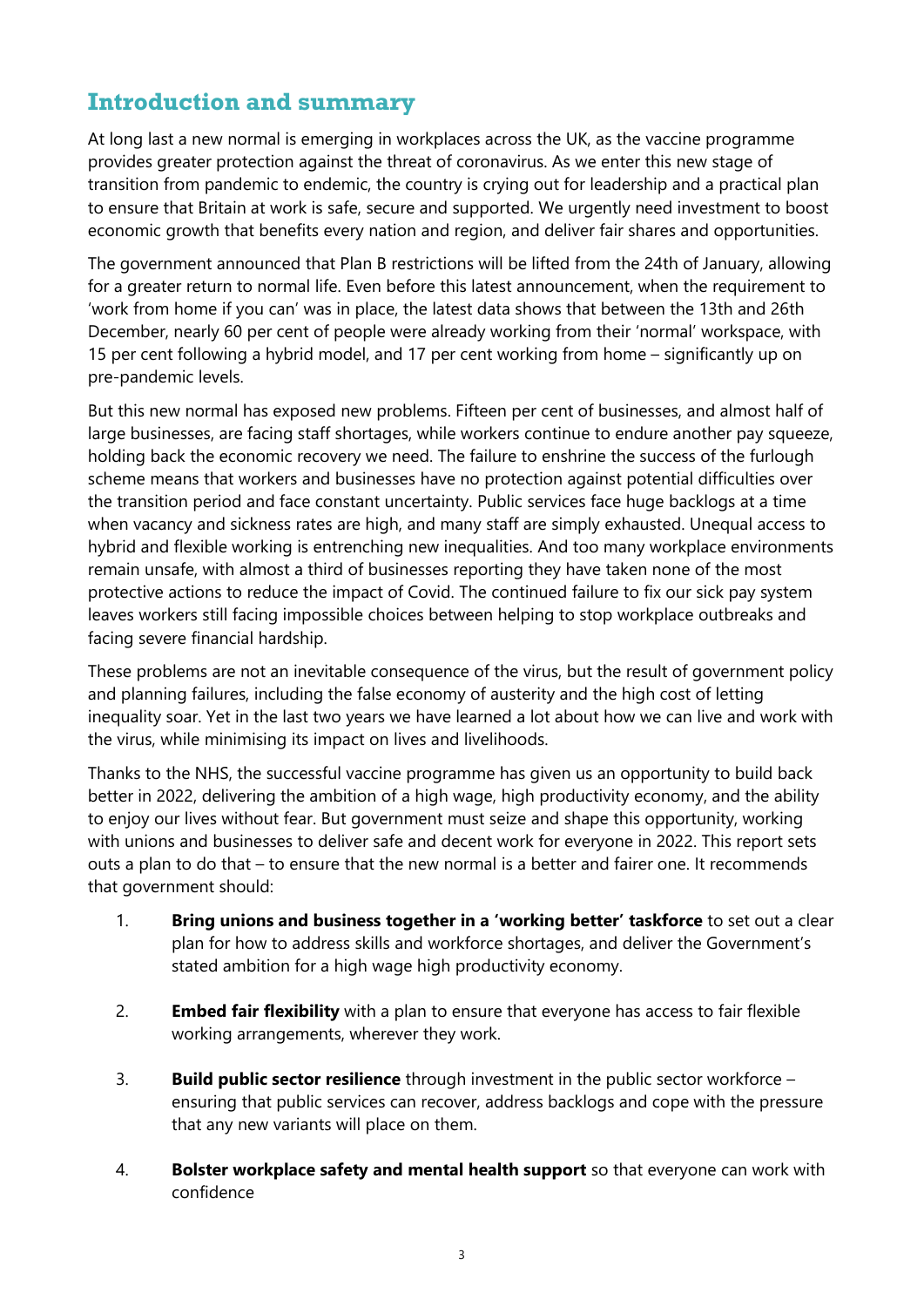- 5. **Boost workers' financial security**, providing protection against any new variants by fixing sick pay, increasing Universal Credit and putting in place a permanent short-time working scheme to provide certainty; and
- 6. **Banish global vaccine inequality** ending the shameful vaccine inequality that is helping to contribute to the development of new variants.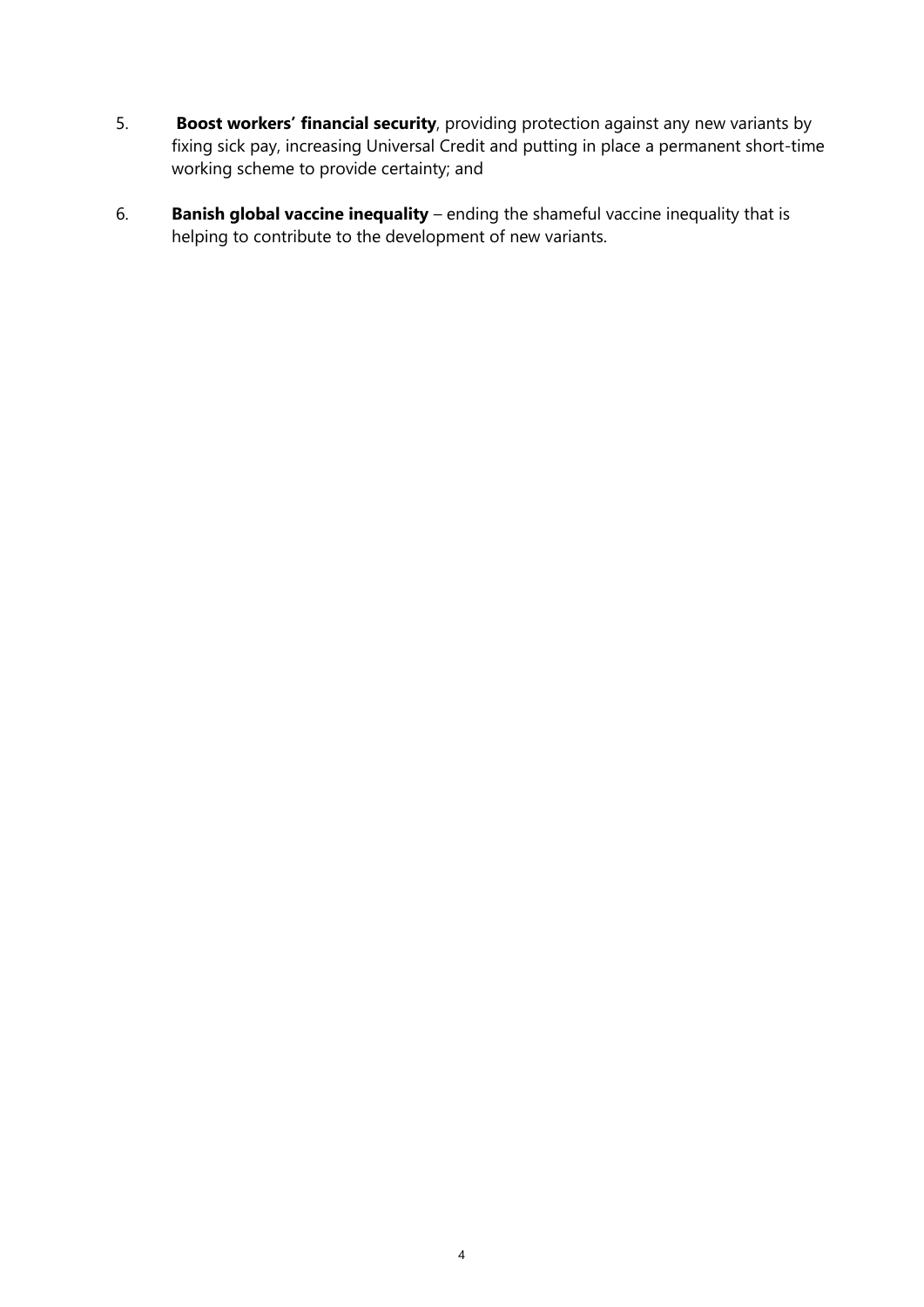# <span id="page-4-0"></span>**A snapshot of the new normal**

The latest data, from the ONS 'Business Insights and Conditions Survey' for the 13th to 26th December, shows that around 60 per cent of the workforce were working from their normal place of work.



Source: ONS (13 Jan 2022), Business Insights and Conditions Survey data, Wave 47

While there was an uptick in homeworking following the 'work from home' order applying from the 13th December, this was relatively small, with only an additional three per cent of the workforce working from home.

Most businesses who have had workers not in their normal place of work during the pandemic have now seen those workers return – with 40 per cent of businesses saying that workers have done so (and around 30 per cent saying that the question is not relevant).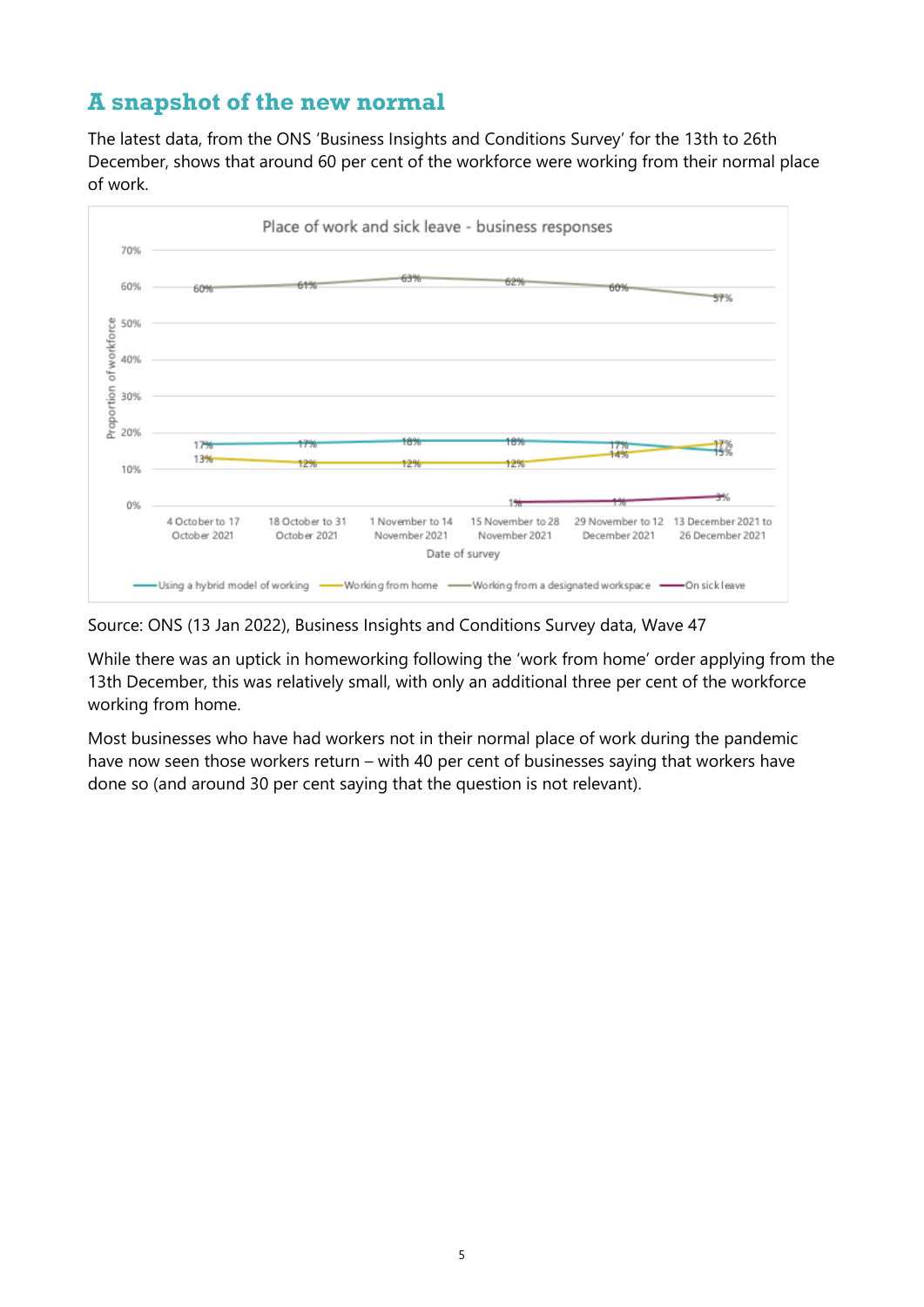

Source: ONS (13 Jan 2022), Business Insights and Conditions Survey data, Wave 47

A significant proportion of businesses say they intend to use increased homeworking in the future – 17 per cent, although 38 per cent do not, and 30 per cent say the question is not applicable . But there is some evidence that working patterns may have stabilised.

However, this 'new normal' has brought with it new problems. As the chart above shows, Omicron drove a high level of sickness absence in December, with around three per cent of all workers off sick – the highest since June 2020. Due to the failures of the sick pay system, we estimate that around a quarter of a million workers were self-isolating during this period with no or inadequate sick pay.<sup>[1](#page-5-0)</sup> High levels of staff sickness may be related to the failure of many businesses to take action to improve workplace safety. Thirty per cent of businesses say they have taken none of a range of common measures – including social distancing – to improve safety at work.

<span id="page-5-0"></span><sup>1</sup> TUC (17 January 2022) 'TUC: Cutting self-isolation period won't fix UK's fundamental sick pay problem' at <https://www.tuc.org.uk/news/tuc-cutting-self-isolation-period-wont-fix-uks-fundamental-sick-pay-problem>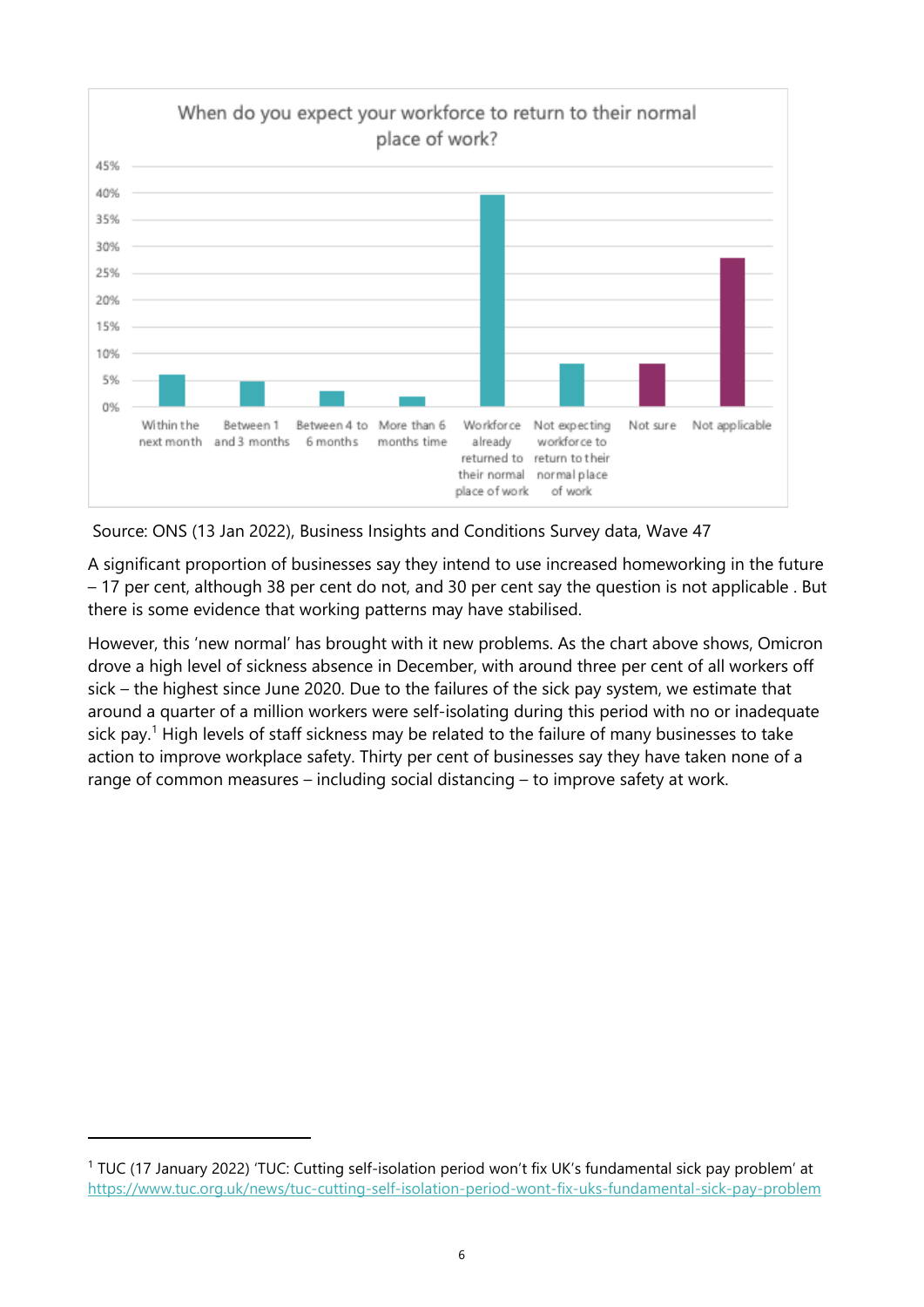

Source: ONS (13 Jan 2022), Business Insights and Conditions Survey data, Wave 47

Staff absences are just one element of a wider problem of staff shortages. 15 per cent of all businesses, and almost half of large businesses say that they are facing staff shortages, with particular issues in hospitality, health and construction.



Source: ONS (6 Jan 2022), Business Insights and Conditions Survey data, Wave 46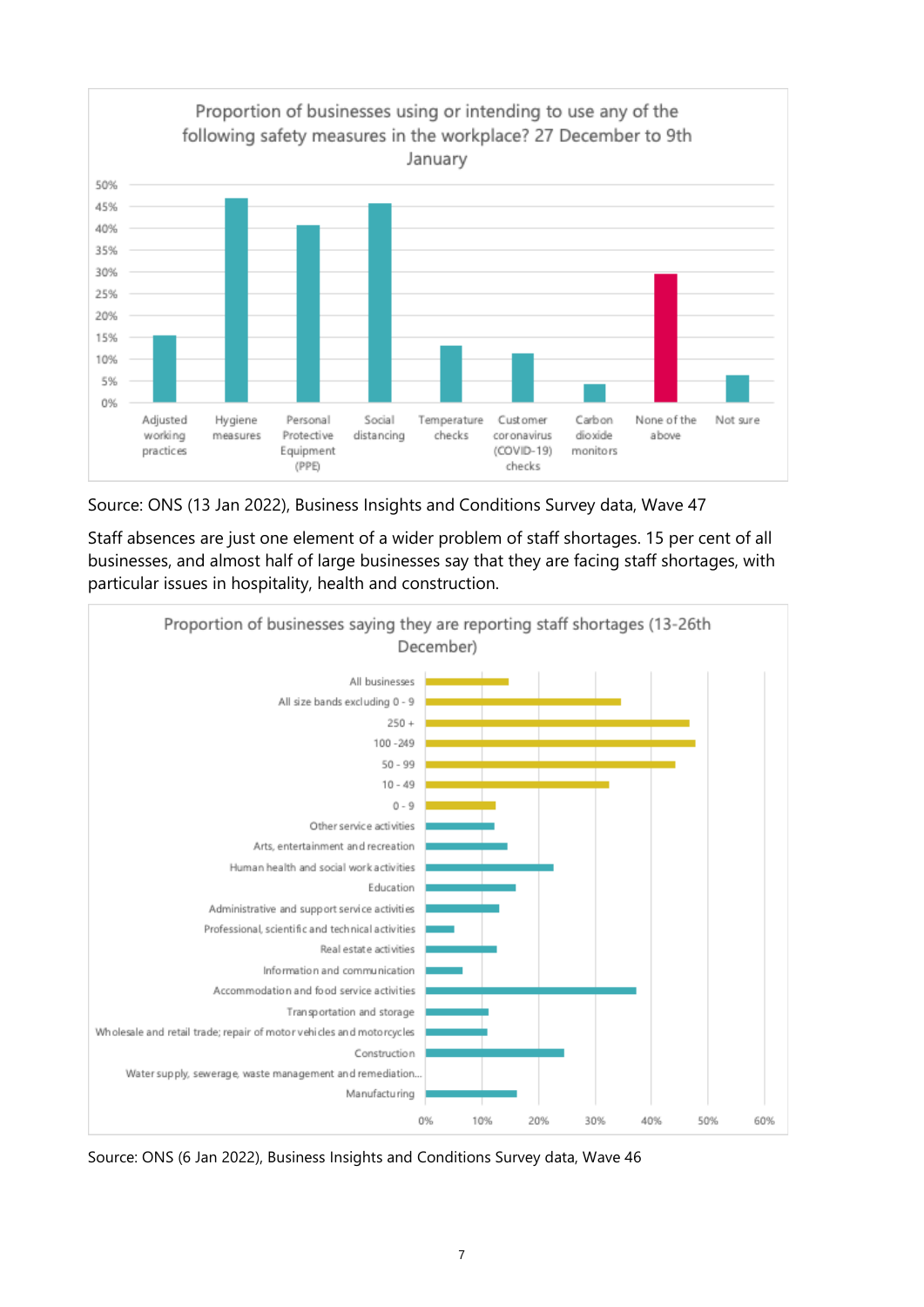Many businesses also report a shortage of skills. In September, A third of the companies that responded to the CBI's July manufacturing survey were concerned that skills shortages would limit output, and half of consumer services firms said that labour shortages would limit investment in the year ahead – the highest figures since the 1970s. $2$ 

However, outside of some areas where unions are able to deliver significant increases, these conditions are not delivering sustained pay rises for workers. The latest labour market figures show that real pay is now £3 a week below its 2008 peak.



The issues faced by workers and businesses are not an inevitable consequence of covid, but a failure of government policy to plan and react to changing conditions. This report sets out the steps government should take now to shape the new normal into one that delivers for workers.

<span id="page-7-0"></span><sup>2</sup> CBI (September 2021) *A perfect storm, CBI insights on labour market shortages and what to do about it* at [https://www.cbi.org.uk/media/7159/20210906-a-perfect-storm-cbi-latest-labour-market](https://www.cbi.org.uk/media/7159/20210906-a-perfect-storm-cbi-latest-labour-market-insights.pdf)[insights.pdf](https://www.cbi.org.uk/media/7159/20210906-a-perfect-storm-cbi-latest-labour-market-insights.pdf)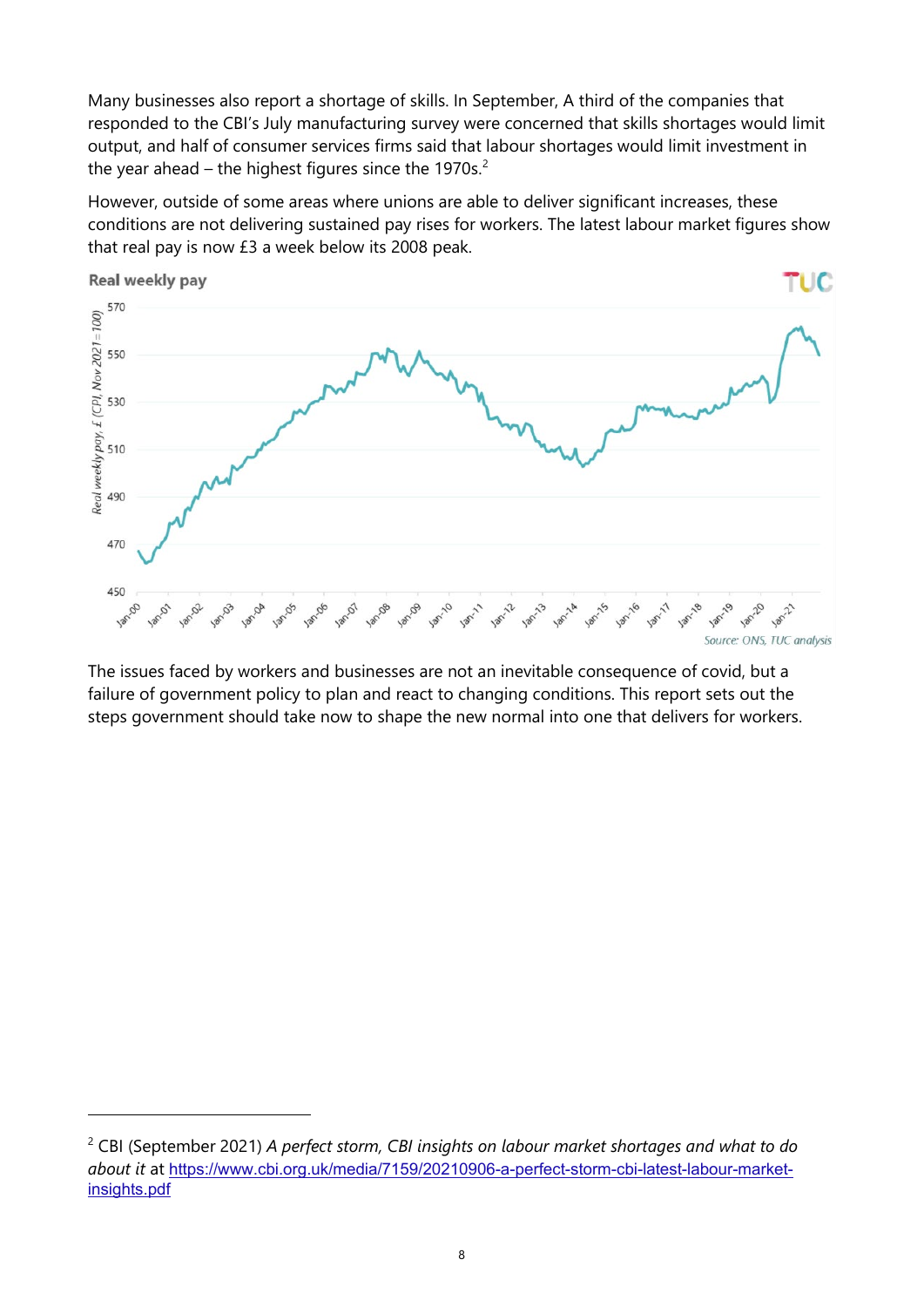# <span id="page-8-0"></span>**1) Bring unions and business together in a 'working better' taskforce**

When the pandemic hit, unions and business worked together to help deliver a package of economic support through the furlough scheme that protected millions of jobs. It was notable that Rishi Sunak thanked both the TUC and CBI in his speech announcing the job retention scheme – and stood with Frances O'Grady and Carolyn Fairbairn when he announced that support would continue in November 2020.

The labour market now faces different challenges, with skills and labour shortages providing significant disruption to business operations. Of those businesses reporting labour shortages, over 10 per cent said they had had to pause trading either some (9.7 per cent) or all (3 per cent of their business) in December. Many of these shortages -notably in logistics – are in sectors where unions have been reporting poor working conditions for years, and asking for these to be addressed to aid recruitment and retention. Workers remain trapped in a more than decade long wage squeeze, despite pockets of pay-rises,

Addressing these challenges, and achieving the Government's stated ambition of a 'high wage, high productivity' economy, requires bringing together those with expertise in what's really going on in the world of work. The government should convene a 'working better' taskforce to advise on how to achieve the mission of a high wage, high productivity economy. The taskforce should:

- Be chaired by a Cabinet Level Minister;
- 1) Be modelled on the Low Pay Commission, bringing together three worker representatives, three business representatives, and two independent experts. The worker and businesses representatives should include the heads of the TUC and CBI;
- Meet three times, reporting before the financial statement in the autumn, on;
	- o A plan to ensure that workers and businesses have the skills they need to succeed in the post covid economy;
	- o A plan to ensure a 'race to the top' on labour standards and productivity; and
	- $\circ$  Recommendations for how to achieve the Government's stated ambition of a high wage economy.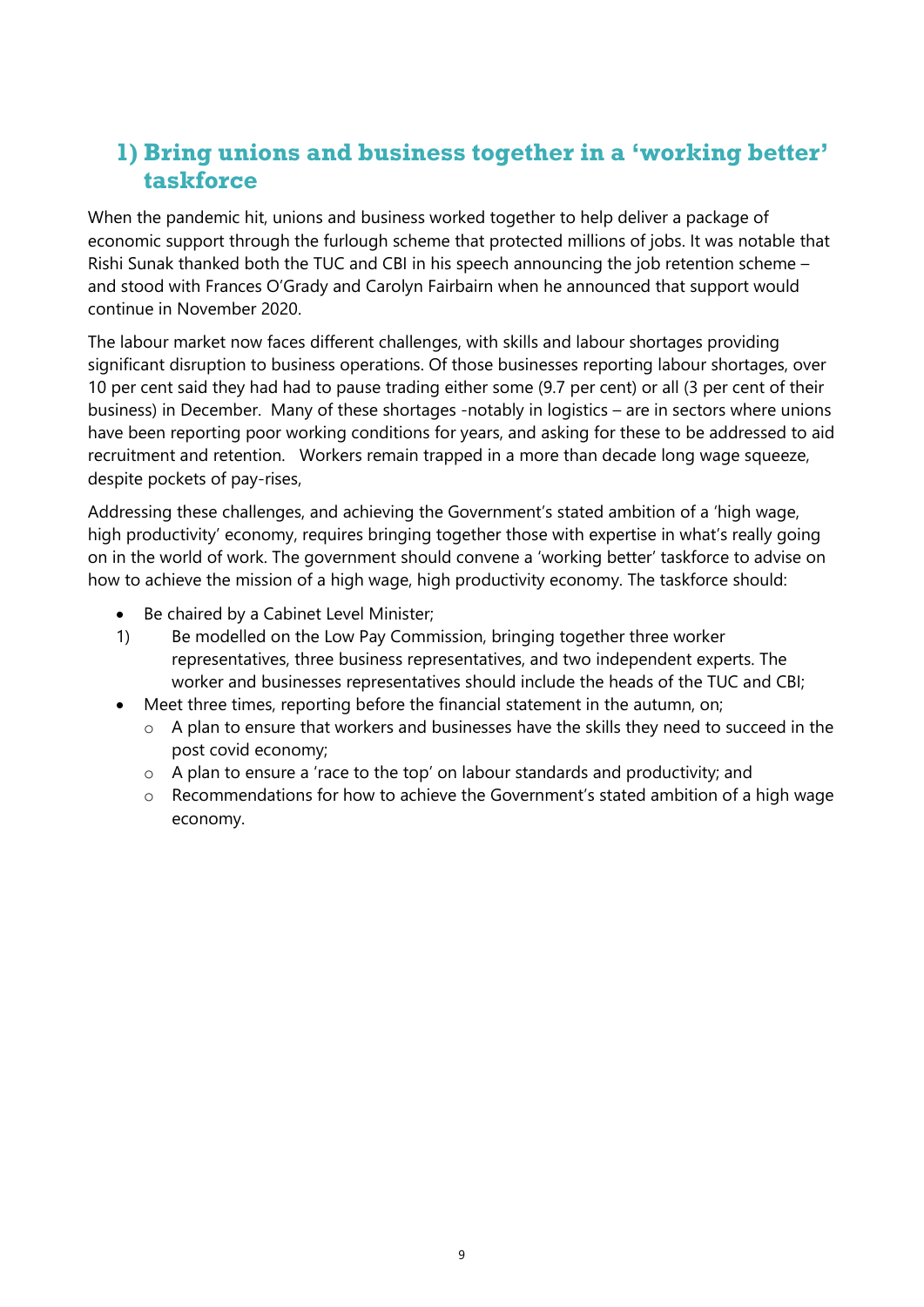# <span id="page-9-0"></span>**2) Embed fair flexibility**

The pandemic has re-focused attention on flexible working, with work from home requirements – for those who can -a key part of the measures put in place to control the spread of the virus. But debates about the extent to which homeworking will continue for office workers must not obscure the wider questions about how to embed fair flexibility for everyone – including those who cannot work from home, roughly half of the workforce. Without action to embed flexibility for everyone, we risk widening inequalities between workers; but with the right policies in place we can ensure flexibility works for everyone.

# **Broadening the debate about flexible working**

Genuine flexible working can be a win-win arrangement for both workers and employers. It can allow people to balance their work and home lives, is important in promoting equality at work can lead to improved recruitment and retention of workers for employers.

There is a real appetite among workers for a range of flexible working options. TUC research shows more than four out of five (82 per cent) workers in Britain want to work flexibly in the future, rising to 87 per cent amongst women workers. The most popular forms of flexible working desired in the future are remote working, flexi-time, and part-time work but workers would also like job sharing, annualised hours, term time only working, compressed hours and mutually-agreed predictable hours to be made available to them.

But at present, access to these forms of work is deeply unequal. Too many people in working-class occupations are closed out of genuine flexibility and instead have worse terms and conditions masquerading as 'flexibility' forced onto them in the form of zero-hours contracts and other forms of insecurity. This so-called 'flexibility' strips workers of rights and makes them face irregular hours and therefore irregular income. Work is offered at the whim of their employer and last-minute shift changes are the norm.

When workers try and access genuine, two-way flexibility, for example flexi-time, remote working and part-time work, figures from before the pandemic show that three in ten of their requests for flexible working are turned down, with employers having an almost unfettered ability to do so, given the breadth of the statutory "business reasons" that can currently be used to justify a refusal<sup>[3](#page-9-1)</sup>. The most popular form of flexibility, flexi-time is unavailable to over half (58 per cent) of the UK workforce. This number rises to nearly two-thirds (64 per cent) for people in working-class occupations.[4](#page-9-2)

The experience of the pandemic has significantly changed the landscape of flexible working. In March 2020, and in subsequent waves of restrictions, all those who could work from home were required to do so. This has brought about a popular narrative of home working being the common experience of the pandemic. But this is far from being the case. Those who have worked from home are more likely to be in higher paid occupations and from London and the Southeast<sup>[5](#page-9-3)</sup>

<span id="page-9-1"></span><sup>3</sup> TUC (2019) *Transparency: Flexible working and family related leave and pay policies* at <https://www.tuc.org.uk/sites/default/files/2019-10/BEISFlexibleworking.pdf>

<span id="page-9-2"></span><sup>4</sup> TUC (2019) *Transparency: Flexible working and family related leave and pay policies* at <https://www.tuc.org.uk/sites/default/files/2019-10/BEISFlexibleworking.pdf>

<span id="page-9-3"></span><sup>5</sup> ONS (2021) *Homeworking hours, rewards and opportunities in the UK: 2011 to 2020* at [https://www.ons.gov.uk/employmentandlabourmarket/peopleinwork/labourproductivity/articles/homeworkin](https://www.ons.gov.uk/employmentandlabourmarket/peopleinwork/labourproductivity/articles/homeworkinghoursrewardsandopportunitiesintheuk2011to2020/2021-04-19#characteristics-and-location-of-homeworkers) [ghoursrewardsandopportunitiesintheuk2011to2020/2021-04-19#characteristics-and-location-of](https://www.ons.gov.uk/employmentandlabourmarket/peopleinwork/labourproductivity/articles/homeworkinghoursrewardsandopportunitiesintheuk2011to2020/2021-04-19#characteristics-and-location-of-homeworkers)[homeworkers](https://www.ons.gov.uk/employmentandlabourmarket/peopleinwork/labourproductivity/articles/homeworkinghoursrewardsandopportunitiesintheuk2011to2020/2021-04-19#characteristics-and-location-of-homeworkers)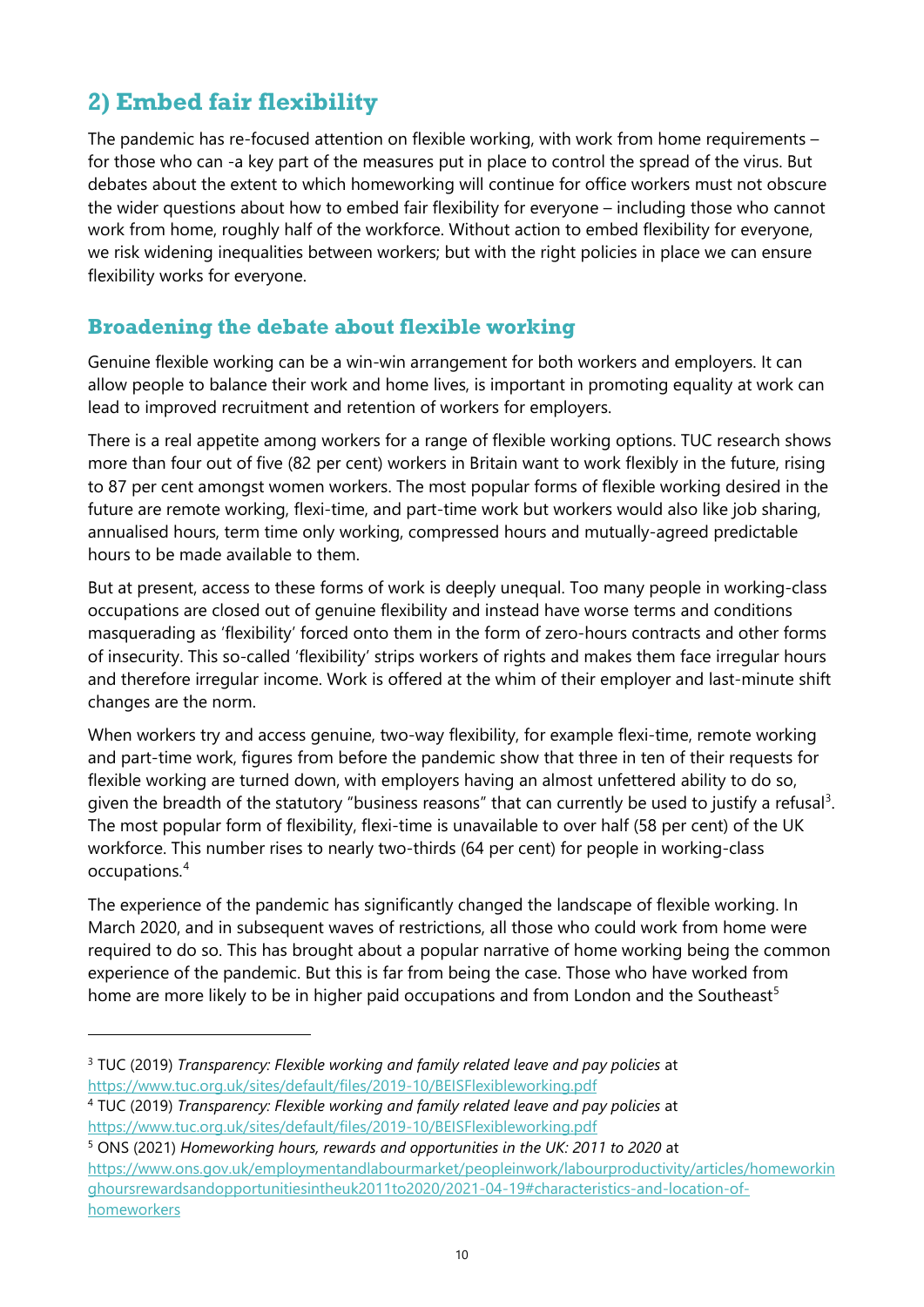However, over half of the workforce continued to work outside the home. These workers have not been able to access the flexibility available to home workers. With the exception of home working, all forms of flexible working fell between 2020 and 2021, meaning that has been even harder than before for these workers to access flexible working arrangements. $6$ 

As we exit the pandemic there is a real risk of a class and geographical divide being created between the flexible working haves and have nots. A recent survey of employers suggests that employers are more likely to not offer flexible work to staff who could not work from home during the pandemic. One in six (16 per cent) of employers surveyed said that after the pandemic, they will not offer flexible working opportunities to staff who could not work from home during the pandemic. This compares to one in sixteen (6 per cent) saying they will not offer flexible working opportunities to those who did work from home in the pandemic<sup>[7](#page-10-1)</sup>.

# **Embedding fair flexibility**

Demand for remote working has been transformed by the experiences of enforced home working during the pandemic. More than nine out of ten (91 per cent) of those who worked from home during the pandemic want to spend at least some of the time working remotely, with only one in 25 (4 per cent) preferring to work from an external workplace full time. Access to home-based working is particularly important for disabled workers who highlighted a range of benefits including reduced fatigue and greater control of working hours<sup>[8](#page-10-2)</sup>, and working mothers, the majority of whom said that without flexible working arrangements it would be difficult or impossible to do their job $9$ .

We cannot allow flexible working to become a perk for the favoured few - offered to a minority of the workforce who are able to work from home – and serving to reinforce existing inequalities.

As well as ensuring that there is fair access to flexible working, we need to make sure that flexible working benefits workers, helping them balance their work and home lives. Future flexibility must provide predictability, including regular shift patterns and notice of hours to address the damaging impacts of insecure work.

We need to ensure that as businesses respond to this demand, new flexibilities are implemented fairly, and address the challenges as well as opportunities of this form of work. Steps need to be taken to ensure that, after the pandemic, the experience of those working from home does not mirror the damaging one sided 'flexibility' experienced by so many on zero-hours contracts, with arrangements imposed that only benefit employers. Increased access to remote working must not come at the price of reductions to workers pay, increased intrusive remote surveillance, unsafe working environments, lack of access to union representatives, an increase in unpaid hours worked and draining, always-on cultures. No worker should denied the ability to return to working from an external workplace and be forced to work from home as the result of money saving office closures.

<span id="page-10-0"></span><sup>6</sup> CIPD (2021) *Flexible working arrangements and the impact of the COVID-19 pandemic* at

<https://www.cipd.co.uk/knowledge/fundamentals/relations/flexible-working/flexible-working-impact-covid>

<span id="page-10-1"></span><sup>7</sup> See TUC (2021) *The future of flexible work* at [https://www.tuc.org.uk/research-analysis/reports/future](https://www.tuc.org.uk/research-analysis/reports/future-flexible-work)[flexible-work](https://www.tuc.org.uk/research-analysis/reports/future-flexible-work)

<span id="page-10-2"></span><sup>8</sup> See TUC (2021) *Disabled workers' access to flexible working as a reasonable adjustment* at [https://www.tuc.org.uk/sites/default/files/2021-10/DisabledWorkersFlexibleworking2\\_0.pdf](https://www.tuc.org.uk/sites/default/files/2021-10/DisabledWorkersFlexibleworking2_0.pdf)

<span id="page-10-3"></span><sup>9</sup> See TUC (2021) *Denied and discriminated against: the reality of flexible working for working mums* at www.tuc.org.uk/sites/default/files/2021-10/Report.pdf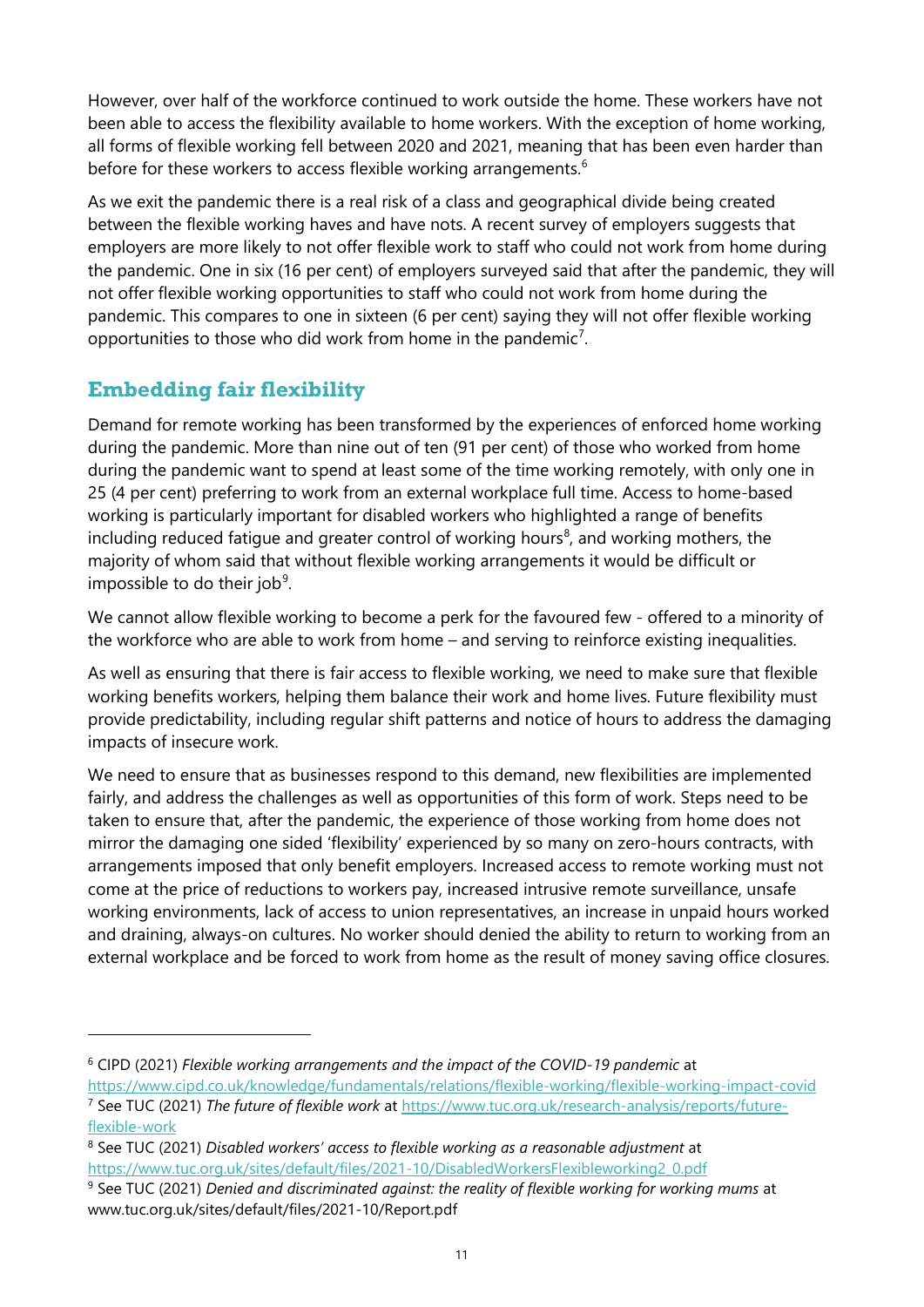We believe trade unions are best placed to work with employers to ensure competing demands are reconciled and workers needs met. These include responding to the organisational challenges that new forms of flexibility can impose, including responding to production cycles and public demand for services. Trade unions have long experience of negotiating collective solutions to these problems that balance workers' and business needs.

#### **Recommendations**

- The government must set out a strategy on the future of flexible work and its integral role in shaping a better and more equal recovery for workers following the pandemic. This should include how they aim to respond to the impacts that increased remote working may have on transport, retail, hospitality and other sectors potentially affected by decreased office working in city centres. Increased levels of remote working could have substantial adverse effects for other workers in these sectors. The government's strategy must include steps to ensure that the jobs of those who may be impacted by lower levels of office-based working are not threatened.
- There is widespread recognition of the fact that the current legislative framework in relation to flexible working wasn't working effectively before the pandemic. The government itself has highlighted the need for change in its 2019 manifesto commitment to make flexible working the default. We need the government to act without delay to introduce their longpromised Employment Bill and strengthen workers' rights in a range of areas to make sure we have a system of genuine flexible working that works for all workers.
- This must include a right for workers to disconnect from work to have communication free time in their lives, a duty on employers to consider which flexible working arrangements are available in a role and publish these in job advertisements and a day one right to flexible working.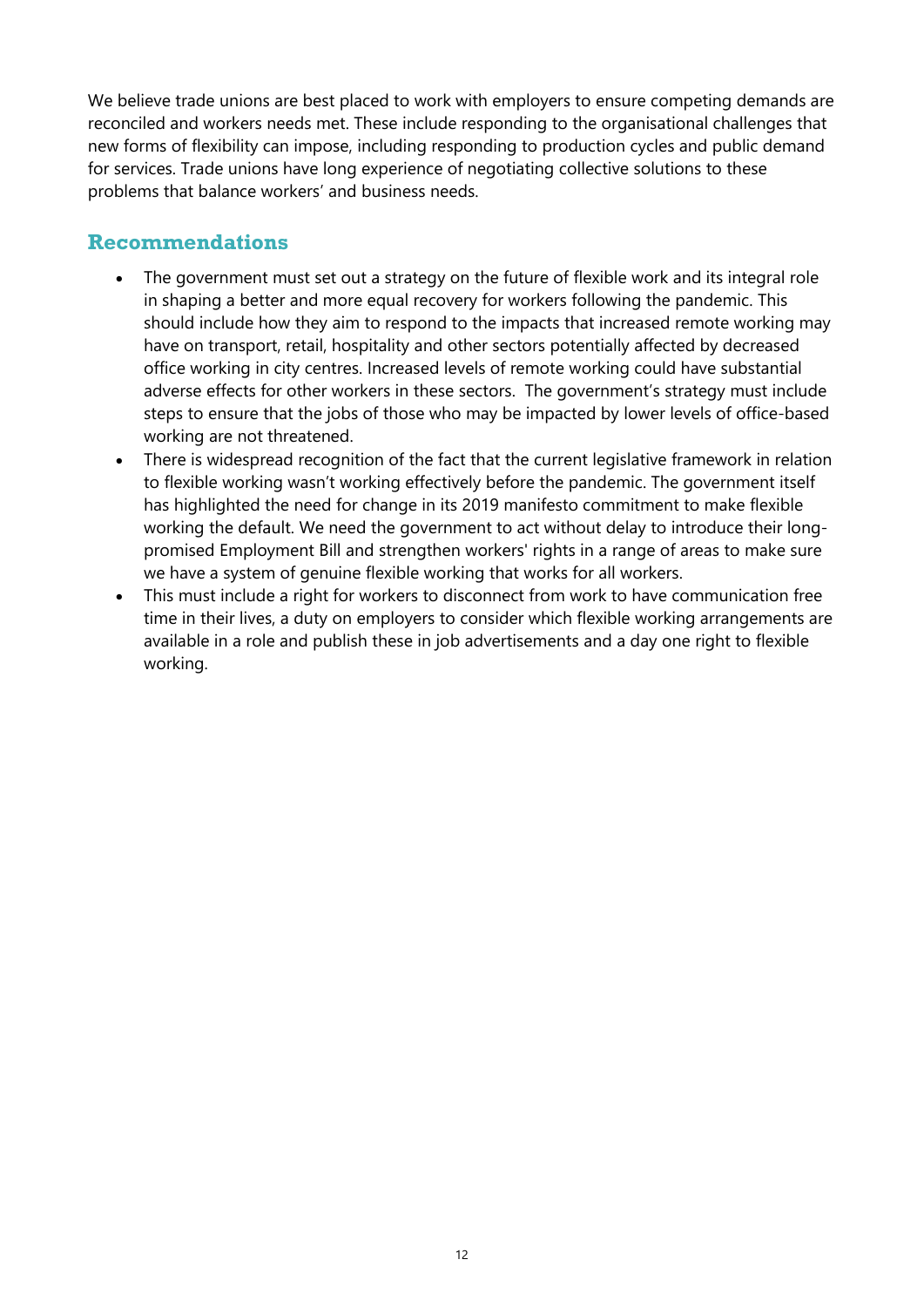# <span id="page-12-0"></span>**3) Build public sector resilience**

The experience of the Covid-19 pandemic confirmed the safety and security of our society relies on strong and resilient public services, and on our public sector workers who have worked tirelessly to keep essential services going during the crisis.

The pandemic exposed the damage that a decade of austerity inflicted on our public services, which went into the crisis weakened by years of funding cuts, real-terms cuts in pay and with no effective workforce strategy in key areas like health and social care, leaving services understaffed and stretched to the limit. These cracks were compounded by years of marketisation and outsourcing that undermined accountability, created unequitable access to service provision, and put workers and communities in harm's way during the pandemic.

This crisis must mark a turning point. To ensure our public services are robust enough to carry us through this pandemic, and withstand the challenges of any future ones, our public services require a sustained period of investment that reverse a decade of cuts and ensure we have a stable and decently paid workforce able to deliver the services our country relies on.

### **Reversing a decade of lost pay for public sector workers**

From frontline healthcare workers and public health officials, to teachers and school support staff, refuse collectors, care workers, bus drivers and transport workers, civil servants and those in local government, our key workers in the public sector have been at the frontline of responding to the pandemic.

However, after a decade of government-imposed pay restraint, many of these workers earn less today than they did in 2010, by up to £3,500 a year in some cases.

In November 2020, the Chancellor announced a public sector pause for 2021/22 that covered most of the major public sector workforces from teachers and the police to prison officers, civil servants and the judiciary.<sup>[10](#page-12-1)</sup> The below-inflation 2021 pay rises awarded in local government and the NHS also represented a pay cut in real terms. TUC research found one in five key workers faced financial difficulty during the pandemic, with many turning to foodbanks, debt or a second job to get by.<sup>[11](#page-12-2)</sup>

While the Chancellor formally ended the public sector pay freeze in his comprehensive spending review of 2021, spiralling inflation and lack of early, significant pay rises for public sector workers, means many continue to be at the sharp end of the cost-of-living crisis.

Government can take immediate action to restore the public sector's resilience by restoring the pay of our valued public sector workforce. Ending the pay squeeze on public sector workers is essential not only out of fairness to public servants but also to address the growing recruitment and retention crisis across the public sector. Public sector pay awards in 2022 and beyond should meet the cost of living, protecting the living standards of working families, including those in outsourced role - as well as moving towards restoring lost earnings over the last 11 years of Conservative rule. This should be reflected in government submissions to the independent Pay Review Bodies as well as its own pay remit for central government departments.

<span id="page-12-1"></span><sup>10</sup> *HMT (2020) [Spending Review 2020 documents -](https://www.gov.uk/government/publications/spending-review-2020-documents) GOV.UK (www.gov.uk)*

<span id="page-12-2"></span><sup>11</sup> TUC (2021) [TUC poll: 1 in 5 key workers say they've cut back on spending during pandemic | TUC](https://www.tuc.org.uk/news/tuc-poll-1-5-key-workers-say-theyve-cut-back-spending-during-pandemic)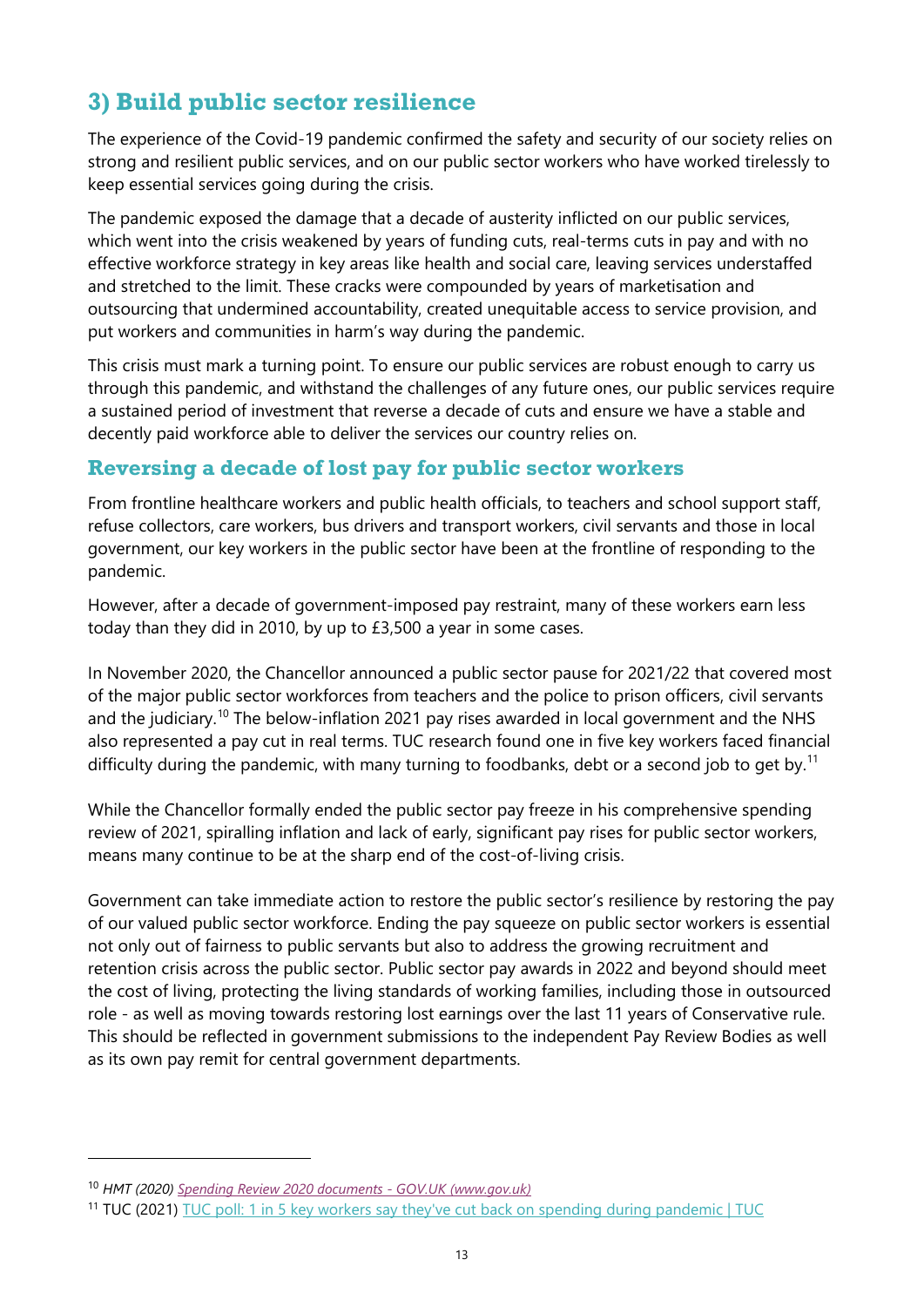### **Address the staffing crisis to clear the backlog**

Tackling the backlog in public services, most notably in health, is rightly a key priority for the government. By doing so, we can begin to restore balance and stability to the sector and shore up its resilience. But the government's decision to hold down public sector workers pay has undermined these efforts, intensifying the staffing crisis facing key areas such as health, social care, education and justice. Areas where backlogs and access issues are most acute.

Across the public sector, unfilled vacancies put a huge strain on remaining staff, leading to burnout, sickness-related absence and high turnover.

In social care, 1.6 million older adults do not receive the support and care they need with essential living activities such as bathing, eating and getting dressed.<sup>[12](#page-13-0)</sup> This figure is likely to be the tip of the iceberg, with friends and family stepping in to plug the gap in social care provision. Before and during the pandemic, the sector has approximately 122,000 vacancies and a turnover rate of 30.4 per cent.[13](#page-13-1)

In justice, the pandemic exacerbated a pre-existing backlog of cases waiting to be tried in the criminal courts systems. The backlog has had significant impacts on defendants, some of whom are being held in custody on remand, and on victims and witnesses, some of whom have been denied for justice, waiting for months and years for even extremely serious cases to be heard.<sup>[14](#page-13-2)</sup>

In the NHS, the backlog has reached record breaking proportions. Of the 5.8 million patients waiting to start treatment in September 2021, 300,000 have been waiting more than a year<sup>[15](#page-13-3)</sup> and 12,000 more than two vears.<sup>[16](#page-13-4)</sup> In September 2021, NHS England was operating short of almost 100,000 staff due to unfilled vacancies. These shortages were exacerbated by high staff absences related to the Omicron wave during Winter 2021.

While the government have indicated tackling the NHS backlog is a priority, investing revenue raised from a new increase in national insurance contributions, the health system's ability to do this will be undermined without additional investment and planning to tackle the recruitment and retention crisis facing the NHS.

As noted by the House of Commons Health and Social Care Select Committee, the government are effectively flying blind in their bid to clear the NHS backlog, without any independent workforce projections, ministers have idea of whether "enough doctors, nurses or care staff are being trained".<sup>[17](#page-13-5)</sup> The same applies to other areas of the public sector workforce.

To build the public sector's resilience, we need a fully funded, long-term public sector workforce strategy, developed with unions and employers. This must include measures to maintain and

<span id="page-13-4"></span><sup>16</sup> Nuffield Trust, NHS performance summary: September-October 2021, 11 November 2021

<span id="page-13-0"></span><sup>12</sup> Age UK (2021) [Care in Crisis | Age UK](https://www.ageuk.org.uk/our-impact/campaigning/care-in-crisis/)

<span id="page-13-1"></span><sup>&</sup>lt;sup>13</sup> Skills for Care (2020) [The state of the adult social care sector and workforce in England \(skillsforcare.org.uk\)](https://www.skillsforcare.org.uk/adult-social-care-workforce-data/Workforce-intelligence/publications/national-information/The-state-of-the-adult-social-care-sector-and-workforce-in-England.aspx)

<span id="page-13-2"></span><sup>&</sup>lt;sup>14</sup> House of Commons (2021) [Reducing the backlog in criminal courts -](https://committees.parliament.uk/work/1521/reducing-the-backlog-in-criminal-courts/) Committees - UK Parliament

<span id="page-13-3"></span><sup>15</sup> NHS England, NHS referral to treatment (RTT) waiting times data September 2021, 11 November 2021 (Patients referred for non-emergency consultant-led treatment are on RTT pathways. An RTT pathway is the length of time that a patient waited from referral to start of treatment, or, if they have not yet started treatment, the length of time that a patient has waited so far)

<span id="page-13-5"></span><sup>&</sup>lt;sup>17</sup> House of Commons (2022) [Clearing the backlog caused by the pandemic \(parliament.uk\)](https://committees.parliament.uk/publications/8352/documents/85020/default/)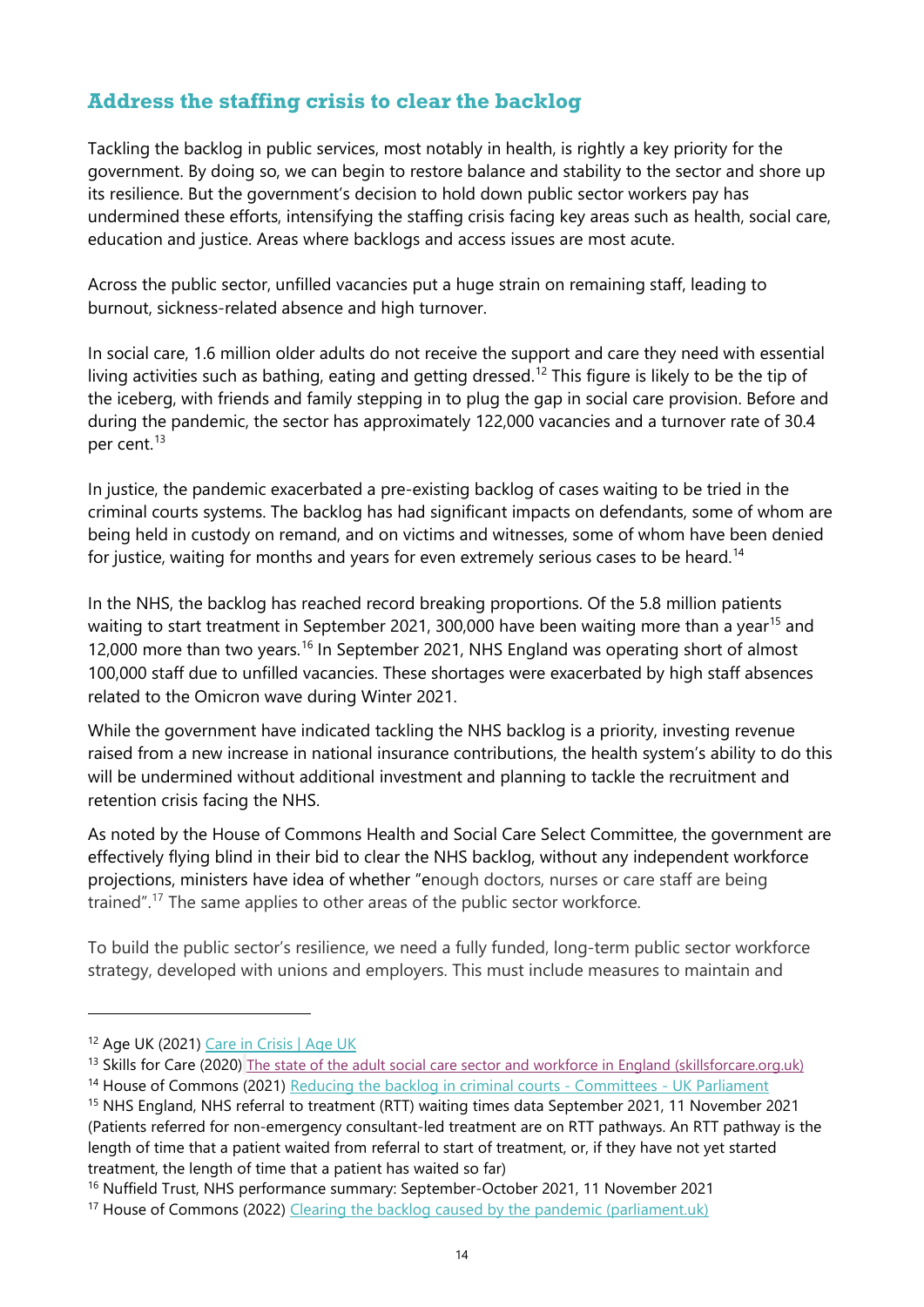improve upon current staffing levels, with a focus on job creation in key growth areas such as social care, and annual reporting on staffing levels. Without this, our public services will struggle to meet the daily challenge of responding to the current pandemic, let alone begin to tackle the massive challenge of clearing the backlog or readying themselves to meet any future crises.

Any workforce strategy must be backed up by a new public sector funding settlement that reverses a decade of sustained cuts. This must include increased funding for non-ring-fenced areas such as the justice sector, whose 2019/2020 budget was 25 per cent lower than in 2010-2011.<sup>[18](#page-14-0)</sup>

### **Recommendations**

- o Government should fund sustained increases in pay for public sector workers that restore what they have lost through ten years of cuts and slow growth.
- o Government must set out a long-term public sector workforce strategy with a focus on job creation, union engagement and an immediate end to any planned cuts to civil service headcount and any other public sector departments.
- o Government must deliver a new funding settlement for our public services that, as a minimum, reverses the last decade of sustained cuts and ensures services can clear the Covid-19 backlog.

<span id="page-14-0"></span><sup>&</sup>lt;sup>18</sup> House of Commons Library briefing, 'The spending of the Ministry of Justice', 1 October 2019, at p. 2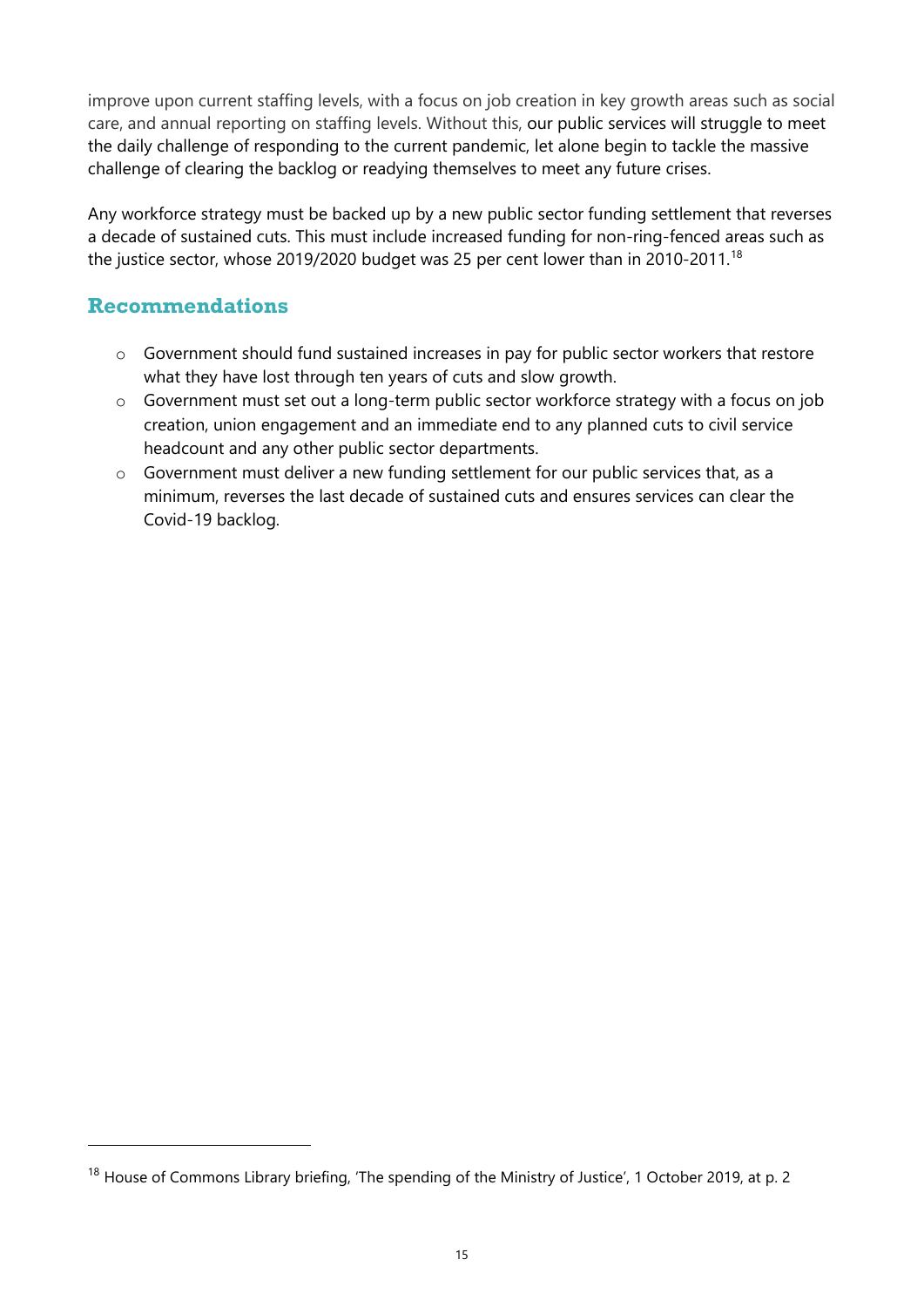# <span id="page-15-0"></span>**4) A new focus on workplace safety**

Protecting workers from Covid transmission protects our health, economy and the NHS: it's in all our interest. It requires a commitment from the government to invest in necessary resources, and to compel employers to implement protections.

We know Covid is an airborne virus, meaning it is primarily spread through breathing in tiny particles in the air. It has thus far taken agencies and employers too long to catch up on the science and adjust worker protections accordingly – away from droplet spread toward aerosol spread prevention.

We must prepare for future pandemics, meaning long-term investment *now* to protect workers in the future. It's in employer and workers' interests: a safer workplace will see fewer absences. Longterm investment in occupational safety and health will not only reduce Covid transmission but will also help reduce the risk of other occupational hazards, too.

#### **Risk assessments: engage the workforce**

There is a legal obligation to assess and manage all risks in a workplace – and to consult with unions and/or the workforce on this process. Employers have a statutory responsibility to protect the health and well-being of their employees at work. Assessing employees' risk is an ongoing process and must be updated in the face of evidence of new or developing risks, as often as required. For example, following evidence of changing exposure or of alternative control measures. This should be done in consultation with workers and representatives.

Risk reduction should follow the hierarchy of controls model: elimination, substitution, controls. Employers begin by eliminating the possibility of transmission by allowing people to work from home; and where this cannot be done, alter the job role so it can be done in a safer environment; then adjust the environment so it is suitably ventilated, socially distanced and so on. Personal Protective Equipment is a last resort control measure, as it is the least effective, protecting a worker only once they are in an environment where it is likely they will breathe in Covid aerosols. Employers must 'layer' control measures to ensure the greatest level of risk reduction and worker protection.

Unions must be engaged in the risk assessment process. Trade unions and employers must agree on how risks are managed: consulting with the workforce in the risk assessment process is key to its success. Employers should consult employees, unions, and health and safety representatives to assess workplace hazards and outline steps for mitigation in carrying out a risk assessment. There are approximately 120,000 trained union health and safety reps in workplaces across the UK. This number should be mobilised to help ensure that workplaces are safe, including workplaces with no existing union reps and unions are not recognised. Union health and safety reps should be given the opportunity to negotiate a 'roving role' to enter workplaces where no union is recognised to ensure compliance.

Once agreed, risk assessments and action plans must be sent or otherwise effectively communicated to the whole workforce. Workers know best how their jobs can be adapted to accommodate risk controls, and union safety reps are typically more highly trained in health and safety than their managers. An engaged and informed workforce is much more able to adhere to safety measures. Regular health and safety meetings must continue to occur. This may also mean union reps need more time and facilities to allow effective communication with their members. Risk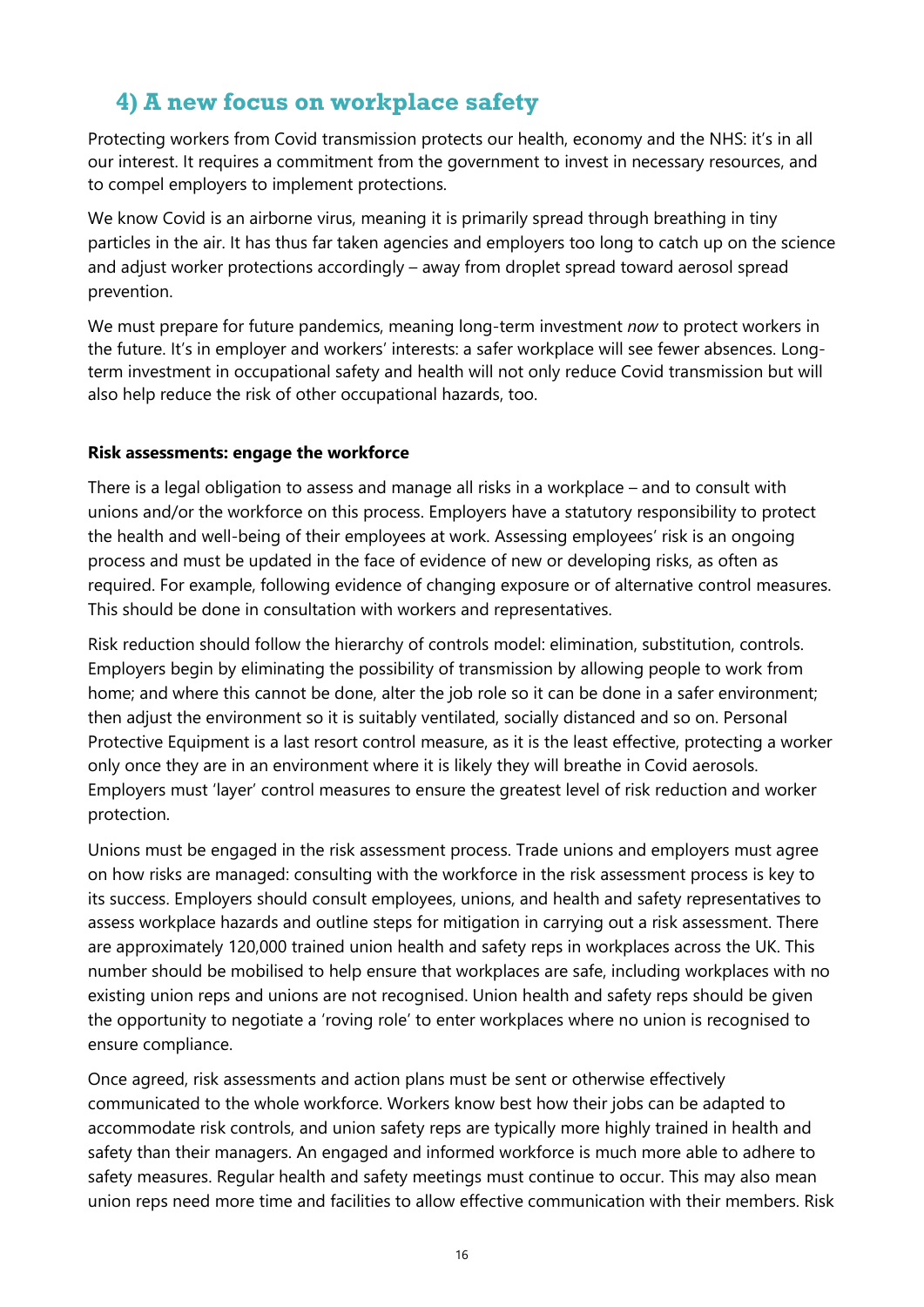assessments should be made publicly available, too: the government should introduce new rules to compel employers to publish workplace-wide risk assessments.

Unions must be able to continue supporting workers: employers must not unreasonably withhold access to a premises as long as the trade union gives sufficient notice.

The Government has advised employers to publish their risk assessments – the TUC wants to see this made a legal requirement to offer transparency and confidence to workers and customers, enabling them to check Covid-secure compliance.

#### **Covid testing: keep it free**

Covid testing is crucial in helping identify and remove cases from a workplace, and therefore keeping workers safe and sickness absences low. Unions have welcomed the introduction of testing in many workplaces and recognise the necessity for long-term testing.

Access to testing must be expanded. Proposals to begin charging workers for testing are flawed. Many workers will have difficulty affording tests, and this will inevitably increase the number of circulating infections. Access to rapid testing should remain free, with priority to key workers in jobs where regular contact with the public is required.

Workers testing positive must be supported to self-isolate as required, with adequate sick pay (see Section 2). Voluntary testing schemes must not be used as a means of financial penalising workers. The government should continue collecting and publishing the number of Covid-19 positive cases, including those reported on lateral flow devices. Understanding where Covid outbreaks are identified can help to inform where additional control measures may be required.

#### **Face masks: improve the standard**

To prevent transmission among workers who come into regular contact with the public, or where aerosol protections are inadequate, there must be a greater emphasis on effective mask-wearing. While any form of face covering helps prevent transmission to an extent, the variation is stark: studies show the wearing of a *surgical* face mask has a 74% higher risk rate of transmission compared with FFP2/3 standard face masks worn correctly<sup>19</sup>.

Britain is behind other countries in Europe in its recommendation of the use of FFP3-grade masks. For example, in some countries, respirator masks are required on public transport and in shops. Even in healthcare in England, the use of FFP3 remains limited to a small group of workers dealing directly with Covid-19 patients. This must be rectified, with clear guidance issued to workers and employers on the scientific benefits of mask-wearing compared with face coverings. Highly transmissive virus variants require more effective equipment: FFP2/3-grade respirator masks must be worn in more environments.

#### **Ventilation: a legal requirement**

Good ventilation, where we ensure the air is renewed and refreshed regularly, is key to reducing Covid transmission risk. Every workplace risk assessment must include aerosol transmission, and outline what steps are being taken to improve ventilation where necessary. Airborne protection is

<span id="page-16-0"></span><sup>19</sup> See<https://www.pnas.org/content/118/49/e2110117118>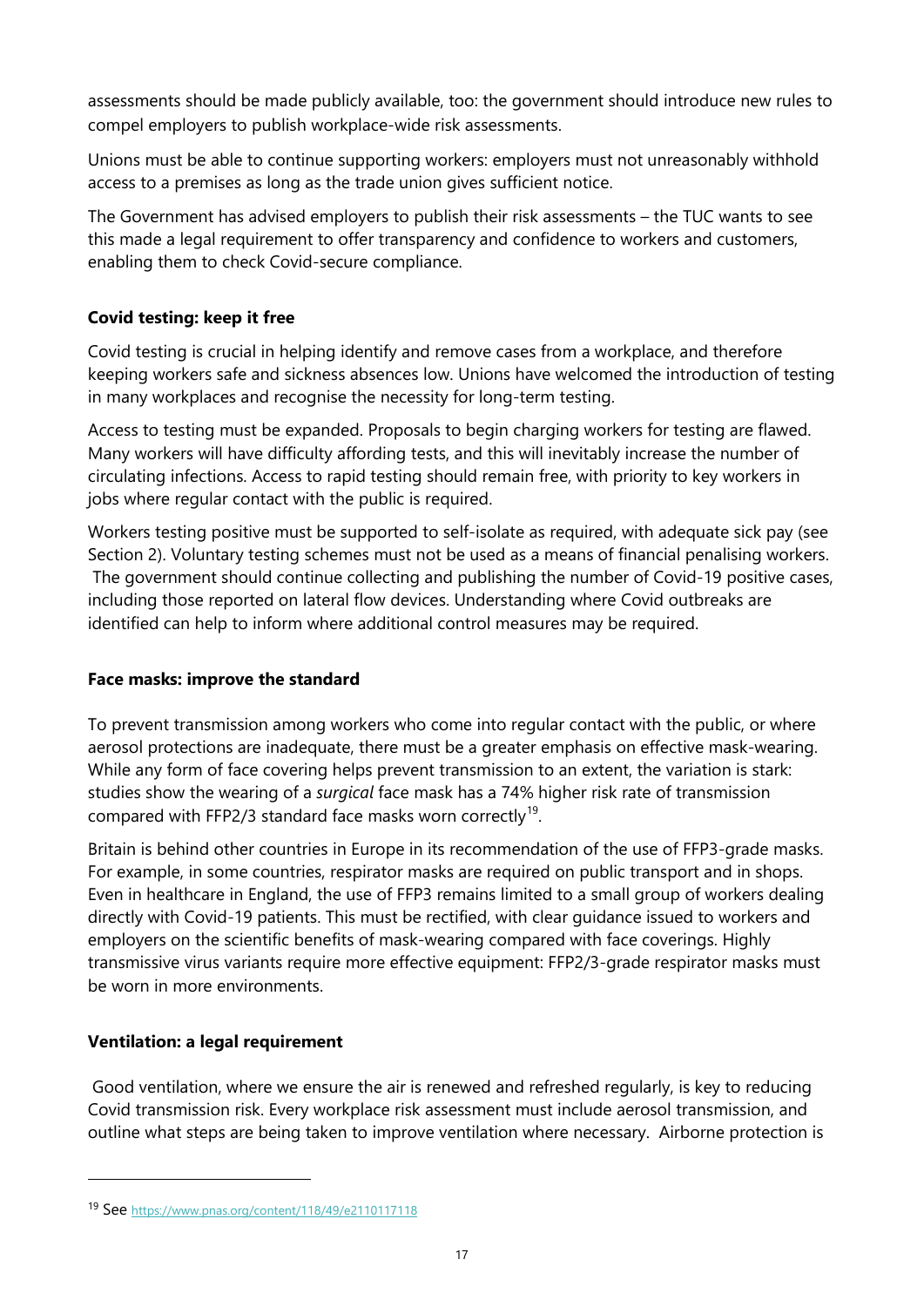the most effective means of protecting the largest number of people from Covid transmission. The government must rapidly introduce measures to help clean the air in workplaces, including grants to allow public services and businesses to upgrade ventilation system where necessary.

Employers can immediately be using CO2 monitors to measure fresh air supply in indoor workplaces, and in cases where ventilation is poor, install air filtration units, upper room UV disinfectant and/or other protections which are easy to obtain. This must be done at scale.

The TUC supports proposals for a simple method of communicating airborne risk level, which would help reassure workers and the public, and hold employers accountable for managing risk. The Independent SAGE proposal 'Scores on the Doors<sup>'[20](#page-17-0)</sup>would indicate the measures in place to prevent aerosol spread in a given indoor space with an accessible graphic.

#### **Social distancing**

The airborne nature of Covid means workers keeping a distance from others remains an effective control measure. Employers should consider establishing maximum occupancy where possible, and in particular where job roles allow for remote working.

Without significant changes to travel patterns, it is not possible for social distancing measures to be in place on public transport, especially at peak times. As part of its plan for a mass return to work outside the home, the Government must provide guidance for employers, commuters and transport providers on what measures are needed to safeguard public health. Employers should be encouraged to offer flexible work options, and allow for workers to stagger shift times to avoid overcrowding on public transport.

#### **Workers at increased risk**

Certain sections of the population have been identified as being at additional risk of developing serious complications from Covid. These include those receiving immunosuppressive therapy known to make vaccines less effective. Employers should be undertaking risk assessments on an individual basis for any employee with a heightened vulnerability to Covid – this should be subject to enforcement.

Pregnancy can also suppress the immune system and so extra precautions must be taken to protect pregnant workers. Pregnant workers and new mothers have explicit additional protections in under the Management of Health and Safety at Work regulations, including a right to regular risk assessments. Employers must try to remove or prevent exposure to risks, and if not possible, offer suitable alternative employment at the same rate of pay if available. If pregnant workers cannot work because of health and safety risks, the law stipulates they should be suspended on full pay.

As of December 2021, 1.3 million people in Britain have Long Covid, according to ONS data<sup>21</sup>. The groups most likely to report having Long Covid are people aged 35 to 69 years, women, disabled people, those living in more deprived areas and workers in health care, social care, or teaching and

<span id="page-17-0"></span><sup>20</sup> See [https://www.independentsage.org/covid-scores-on-the-doors-an-approach-to-ventilation-fresh-air-information](https://www.independentsage.org/covid-scores-on-the-doors-an-approach-to-ventilation-fresh-air-information-communication-and-certification/)[communication-and-certification/](https://www.independentsage.org/covid-scores-on-the-doors-an-approach-to-ventilation-fresh-air-information-communication-and-certification/)

<span id="page-17-1"></span><sup>21</sup> See

[https://www.ons.gov.uk/peoplepopulationandcommunity/healthandsocialcare/conditionsanddiseases/bulletins/prevalenceofongoingsy](https://www.ons.gov.uk/peoplepopulationandcommunity/healthandsocialcare/conditionsanddiseases/bulletins/prevalenceofongoingsymptomsfollowingcoronaviruscovid19infectionintheuk/6january2022) [mptomsfollowingcoronaviruscovid19infectionintheuk/6january2022](https://www.ons.gov.uk/peoplepopulationandcommunity/healthandsocialcare/conditionsanddiseases/bulletins/prevalenceofongoingsymptomsfollowingcoronaviruscovid19infectionintheuk/6january2022)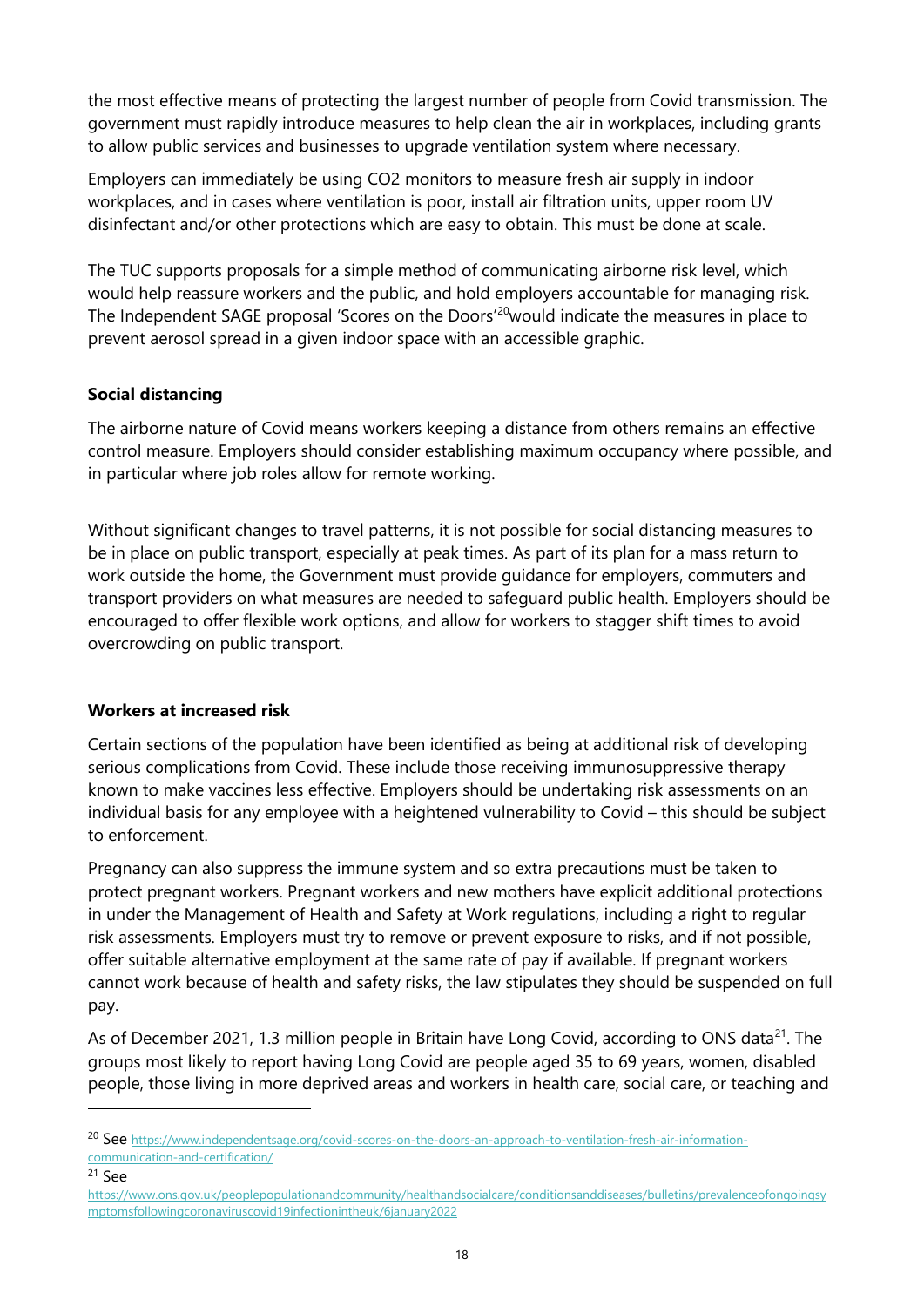education. Common symptoms of Long Covid include fatigue, shortness of breath and difficulty concentrating. Coercing workers back into work despite health concerns could risk worsening their health, as well as putting others at risk of accident and/or injury. Workers who experience lasting effects of Covid must be supported in any return to the workplace, based on medical advice. Referrals to occupational health services will be key to understanding individual's needs, abilities and how symptoms may affect a job role.

The TUC supports a call for universal access to Occupational Health services for all workers. We also wish to see Long Covid automatically classified as a disability for the purposes of the Equality Act 2010, and in certain sectors where there is an evidenced high correlation between job role and Covid infection, as an occupational illness. These classifications would help protect workers from discrimination, give them a right to reasonable adjustments at work and support those for whom a safety-critical role may no longer be viable because of their Covid-19 infection.

#### **Regulation and Enforcement**

Keeping workplaces safe must not rely on employer willingness alone – active and effective enforcement is key to ensuring compliance. The TUC wishes to see tougher enforcement action and more pro-active inspections in sectors where the number of Covid outbreaks remains high. The Health and Safety Executive (HSE) must act quickly to apply sanctions to employers that do not risk assess for Covid-19 or fail to provide safe working arrangements. These are legal duties, and failing to meet them amounts to criminal breach, not just technical failings. While advice might work with the willing, it is no deterrent to bad employers: the HSE needs to take action – including prosecutions – against employers who do not take safety seriously.

Regulations which mandate employers to consult with unions and worker representatives must also be enforced. The TUC believes more serious safety breaches could be avoided if more employers were made to fulfil their duty of engaging the workforce in the risk assessment process.

The government and regulator should run a public information campaign to ensure workers know their rights, and employers their responsibilities. To support this, the HSE and local authority regulators who inspect workplaces need additional, long-term funding and resources.

The HSE and local authorities (the other primary workplace safety regulator) have suffered enormous funding cuts in the last ten years. In 2009/10, the HSE received £231 million from the Government, and in 2019/20, it received just £123 million: a reduction of 54% in ten years. Less funding means fewer inspections: over the same ten-year period, the number fell by 70%, and over a twenty-year period, the number of prosecutions has fallen by 91%. The Government's £14million fixed-term grant to HSE has not increased the number of inspectors. Instead, most of these funds have gone to contractors who are unwarranted, lacking a right of entry to workplaces or any enforcement powers, and they do not have the specialist health and safety knowledge of trained HSE inspectors. Long-term, adequate funding of safety regulation is required if we keep workplaces safe and ensure employers who break the rules face the necessary consequences.

#### **Recommendations**

• Risk assessments: Employers must be compelled to provide airborne protections for workers, with ventilation measures and FFP3-grade face masks. Individual risk assessments must be completed for groups of workers at heightened risk. Publication of workplace-wide risk assessments should be made a legal requirement. And publication of risk assessments must be made mandatory.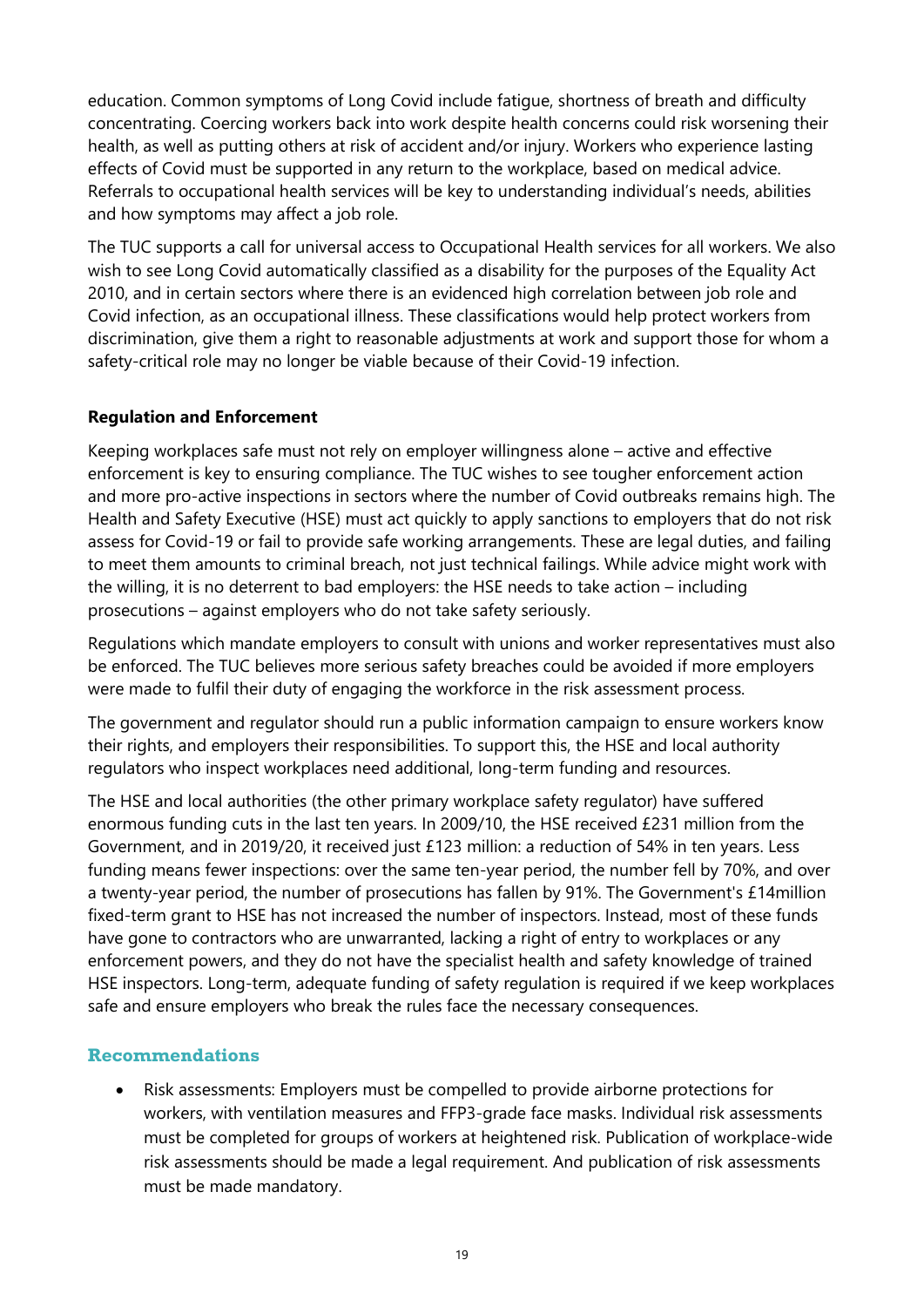- Regulation and Enforcement: Tougher enforcement is required to incentivise robust risk management, and government must provide a new funding settlement to HSE and local authorities allowing them to invest in inspectorate capacity.
- Covid testing: expand access to rapid testing, keeping it free, with prioritisation for frontline 'key' workers.

### <span id="page-19-0"></span>**5) Boost workers' financial security**

The covid pandemic has shown the need for stronger safety nets to protect workers – and businesses – against unexpected events, including the need for either national lockdowns, or individual self-isolation. The government's response to national lockdowns, in the form of the furlough scheme, was one of the stand out successes of the pandemic response. We should learn from its success, putting in place a permanent short-time working scheme.

But almost two years into the pandemic, it is a source of national shame that the government has not fixed the UK's exceptionally poor sick pay provision. Strengthening this vital safety net must be part of a new and better normal in the year ahead. And government must help families facing a cost of living crisis after a decade of social security cuts, by increasing Universal Credit.

### **Providing job security through a new short-time working scheme**

The measures set out in this report should help to keep workplaces open, and limit the need for wider restrictions, including those which sharply reduce demand, or require businesses to close. But when these restrictions are required their impact would be significantly minimised if workers and businesses could rely on predictable support being in place to protect jobs. That's why the TUC called in August 2021 for a new, permanent, short-time work scheme to be put in place to provide workers and businesses with certainty in the face of future challenges.

### **Building on the success of furlough**

The Coronavirus Job Retention Scheme (JRS), and accompanying Self Employment Income Support Scheme (SEISS), were introduced at speed in March 2020, following discussions with unions and business. While far from perfect, the schemes have been recognised as one of the successes of the government's response to the pandemic, with the CJRS – or furlough scheme - supporting 11.6 million people and playing a clear role in limiting job losses.

The UK had to start its furlough scheme from scratch when the pandemic hit. But schemes supporting temporary lay-offs or short-time work are common in most developed economies. Twenty-three countries in the OECD had short-time working schemes in place before the coronavirus pandemic, including most famously Germany, but also Japan and many US states. These schemes have many benefits, including protecting jobs, income and skills, preventing the widening of inequalities as those most affected by structural discrimination lose their jobs first, saving employers on recruitment costs, and helping to stabilise the economy by supporting consumer spending.

A permanent scheme with predictable criteria for access would help ensure these benefits were realised in any future restrictions, lowering the cost of restrictions to both workers and businesses. Evidence from across Europe suggests that short-time working schemes are cost effective. Research for the European Commission concluded that: "*Expenditure for STW schemes has not been a significant financial burden in the past, except in crisis years in countries where short-time work is*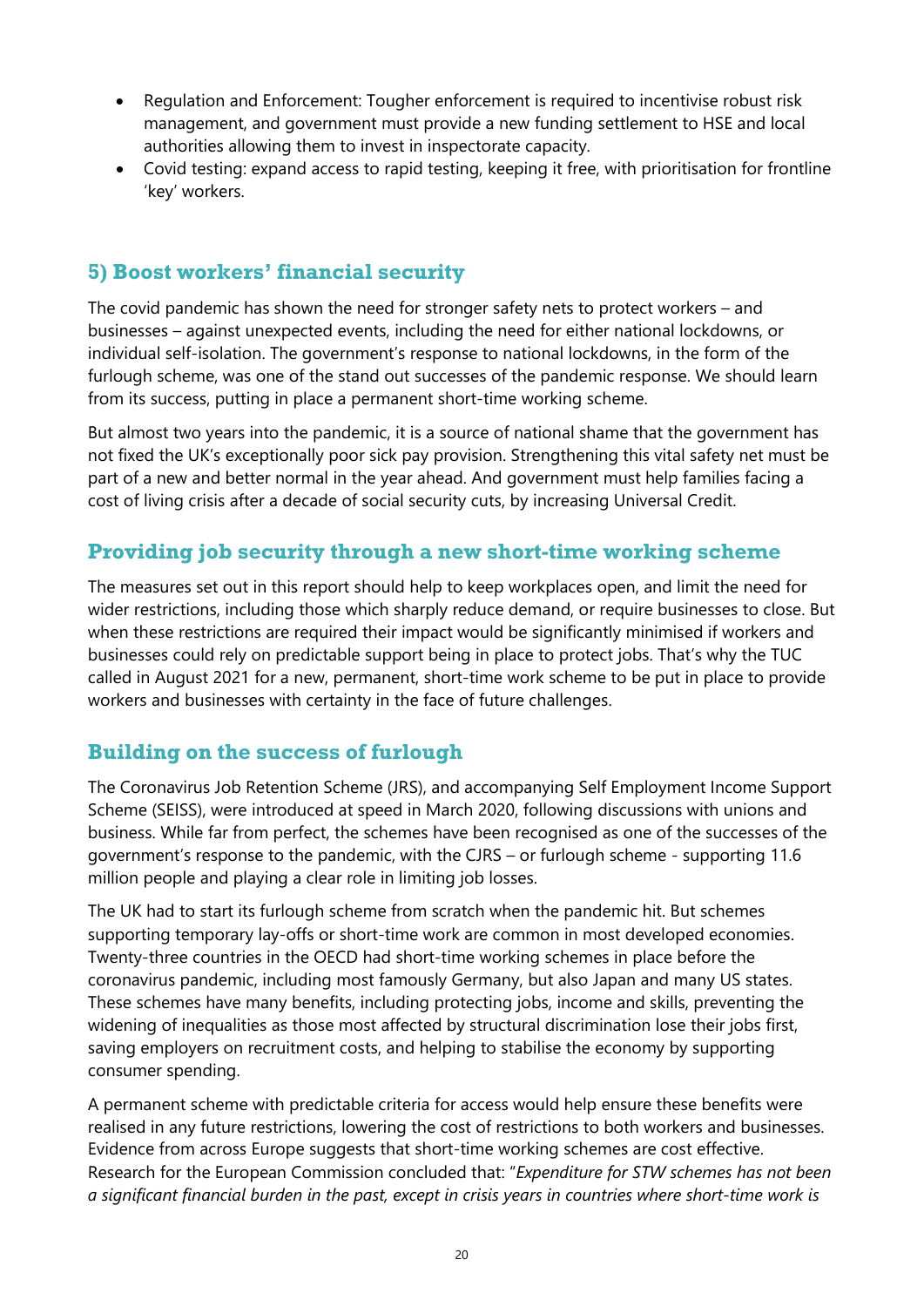*heavily used. Moreover, expenditure for these measures is not additional but an alternative to payments for unemployment benefits that would have otherwise been incurred."*<sup>[22](#page-20-0)</sup> The aim of a permanent short-time working scheme would not be to embed its use for long periods, but to provide a safety net for workers and employers when health (or other conditions) make restrictions essential.

### **Design considerations for a new short-time work scheme**

The TUC believes that the eventual criteria for accessing a new permanent short-time work scheme should be defined by a tripartite panel bringing together unions, business and government, building on the success of social partnership in working in developing the furlough scheme. These criteria could include:

2) Employers should be able to demonstrate a temporary reduction in demand -for example, a ten per cent reduction in turnover or working hours.

Most European schemes require companies to demonstrate a temporary reduction in demand, with some schemes setting a numerical threshold (a table setting out criteria across European schemes is in the TUC's longer report on short time work schemes, published in August 2021).<sup>[23](#page-20-1)</sup> Companies could be asked to submit an application setting out their evidence for the reduction in demand, which could be later be confirmed against tax receipts (in much the same way that individuals file self-assessment tax returns, which they can later correct).

In order to demonstrate that reductions in demand are temporary, some schemes (in Austria, the Czech republic, Hungary, Latvia, Lithuania, Slovakia, Slovenia and Sweden) required employers to demonstrate that they were not in a situation of insolvency or bankruptcy or that they had met all their social insurance and tax obligations or both.

One way of assessing viability could be to require employers to make a continuing contribution towards the cost of employment, but we recommend that this is capped at the level of national insurance and pension contributions to maximise the flexibility of the scheme. The scheme should also remain open to parents and carers who need to use it to deal with the impact of health measures on caring responsibilities.

The panel set up to design the scheme should also consider how better support could be provided to self-employed people, learning from the experience of the Self-Employment Income Support Scheme.

3) *Firms seeking to access a short-time working scheme should show that they have come to an agreement with their workers, either through a recognised union or through consultation mechanisms.*

Most short time work schemes across Europe have a requirement to negotiate the scheme with employees, with, for example, firms in Germany required to show that they have agreed the use and duration of the scheme with Works Councils. Firms should be required to do the same thing in the UK – coming to agreement with a recognised trade union, or through formal collective

<span id="page-20-1"></span><sup>23</sup> TUC (2021) *Beyond furlough: why the UK needs a permanent short-time work scheme* at [https://www.tuc.org.uk/research-analysis/reports/beyond-furlough-why-uk-needs-permanent-short-time](https://www.tuc.org.uk/research-analysis/reports/beyond-furlough-why-uk-needs-permanent-short-time-work-scheme)[work-scheme](https://www.tuc.org.uk/research-analysis/reports/beyond-furlough-why-uk-needs-permanent-short-time-work-scheme)

<span id="page-20-0"></span><sup>&</sup>lt;sup>22</sup> European Commission, European Network of Public Employment Services, (2020) Short time work schemes in the EU Study report European Commission – short time work schemes in the EU see https://ec.europa.eu/social/BlobServlet?docId=22758&langId=en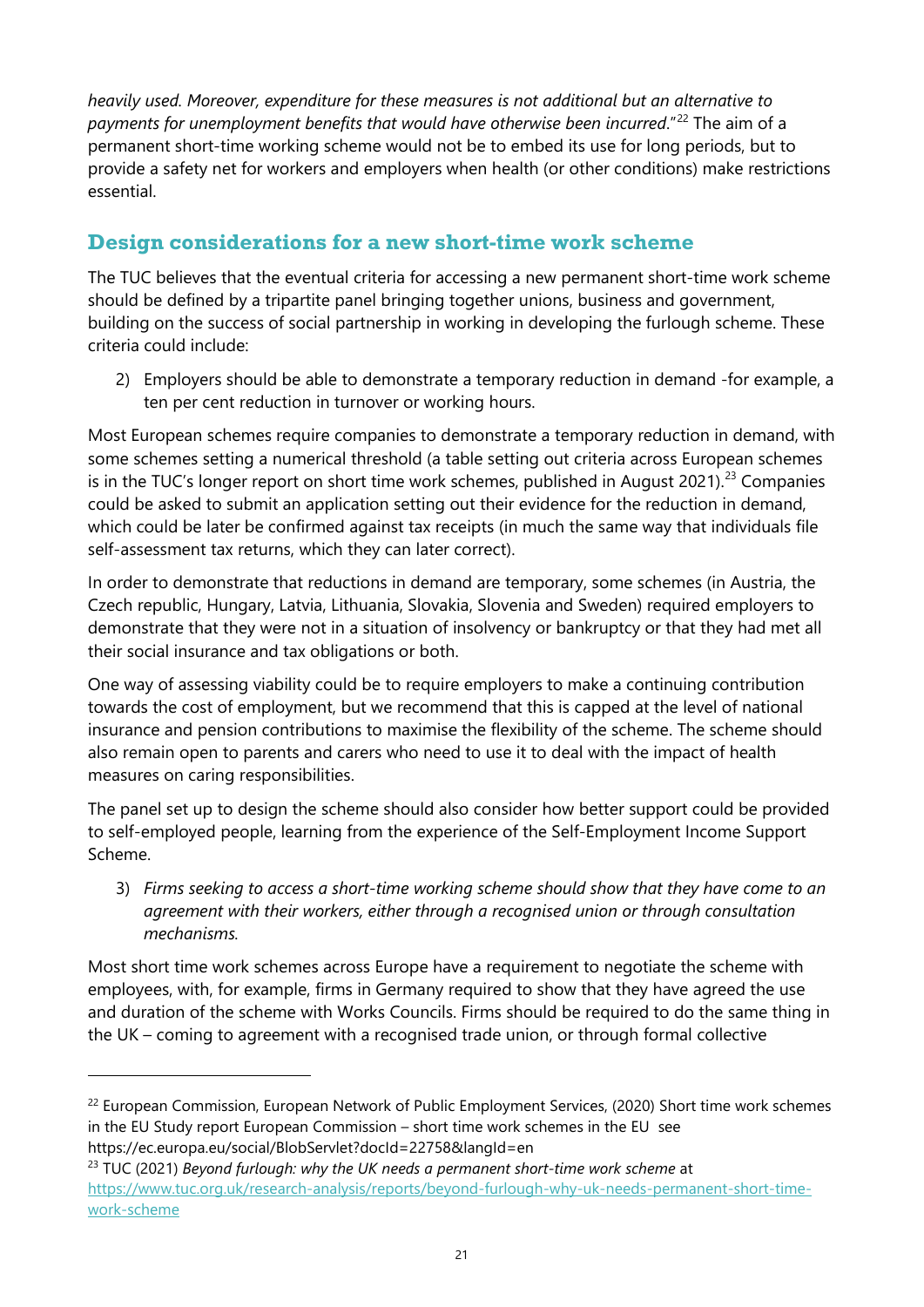consultation with their staff, using similar processes to those required when firms are making multiple redundancies.

This requirement provides a valuable safeguard against misuse of the scheme by employers. As use of the scheme will normally involve some loss of income by workers, they are unlikely to agree to it unless there is no other alternative.

#### 4) *The scheme should ensure full flexibility in working hours*

The flexibility embedded in the furlough scheme has enabled companies to bring workers back gradually, to adapt their working conditions, and enable work sharing. This flexibility should be embedded in the design of any new scheme, allowing workers to work any proportion of their normal working hours, including zero.

5) *Workers should continue to receive at least 80 per cent of their wages for any time on the scheme, with a guarantee that no-one will fall below the minimum wage for their normal working hours*

Workers should continue to receive at least 80 per cent of their wages for hours during which they are accessing the scheme, with a cap on the maximum amount that can be paid to limit the support to high earners.

However, the flaw in the current scheme that allows workers to fall below the minimum wage for their normal working hours should be fixed, with all workers guaranteed that their wages will not fall below the minimum wage for the hours they normally work.

6) *Any worker working less than a specified proportion of their normal working hours must be offered funded training.*

A missed opportunity within the furlough scheme was that workers did not have the chance to use non-working time to improve their skills. A permanent scheme, particularly one designed to help deal with periods of industrial change, should invest significantly more in training.

One option would be for employers who have furloughed workers who are working less than a proportion of their normal working hours to be required to offer workers independent advice on the training and development that will futureproof their skills, and to help facilitate participation in identified training. We suggest that this criteria is drawn widely to enable as many workers to participate in training as possible. Additionally, the government could meet the national insurance and pensions costs of firms that provide appropriate training to furloughed staff.

Access to other free retraining courses that will support progression and job prospects - such as level 2 qualifications and ICT/digital courses – should also be available at no cost for furloughed workers. And the government should consider how workers on furlough could be supported to take up higher level qualifications in sectors identified as expanding.

#### 7) *There should be time limits on the use of the scheme, with extension possible in limited circumstances*

To encourage businesses to only use the scheme in exceptional circumstances, it might be sensible to place a time limit on any single use of the scheme. We suggest that this could be set at an initial six-month period with extension possible in exceptional circumstances – such as the covid crisis itself. This should allow firms facing a shortfall in demand, or needing a period to transition to new ways of doing business, to hold onto valuable staff.

8) *Firms accessing the scheme should be required to set out a plan for fair pay and decent jobs*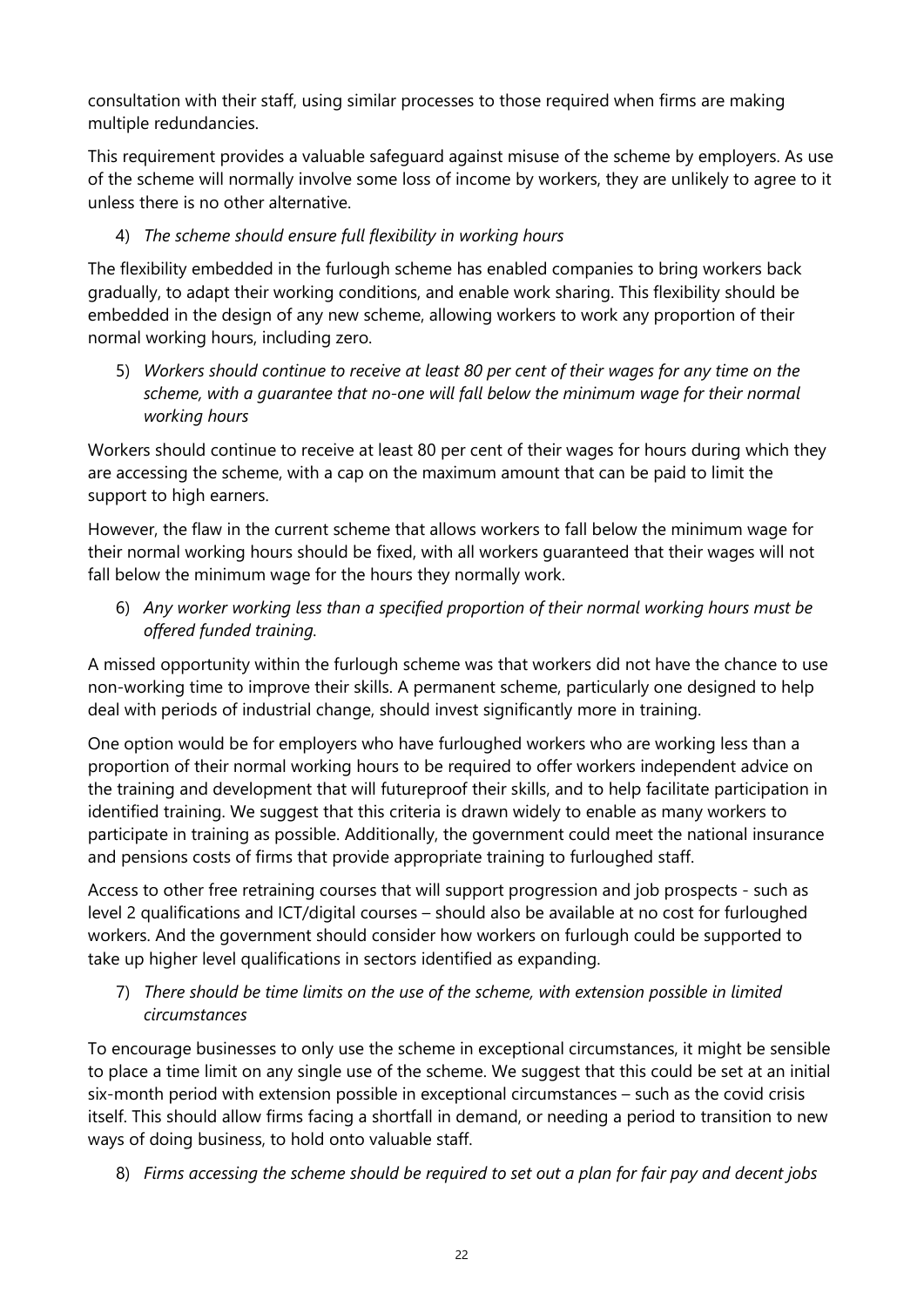Access to a short-time working scheme should be used as an opportunity for firms to get back on their feet – and to rethink how they operate. This should include a plan to offer fair pay and decent jobs to their staff – agreed with unions, and respecting the terms of any collective agreement already in place.

At a minimum, firms wishing to access the scheme could be asked to set out within three months a plan agreed with unions or staff to:

- Ensure that no staff within the company are paid less than the living wage
- Reduce pay ratios within the company to a maximum of 20:1
- Eliminate the use of zero hours and insecure contracts within their business; and
- Allow trade unions access to their workplace where there is no collective agreement in place.

These conditions should cover all workers directly or indirectly employed by the business, including any outsourced, agency, or contracted workers.

9) *Firms accessing the scheme should commit to paying their corporation tax in the UK, and not pay out dividends while using the scheme.*

A short-time work scheme should be designed to protect jobs when businesses have no other option, not to protect company profits. Firms using the scheme should not pay dividends while doing so, and must pay their fair share when they can, by committing to pay their corporation tax in the UK.

#### 10) *The scheme should be designed to promote equality, and monitored on its success in doing so*

The ability to access the furlough scheme for working parents and workers who need to 'shield' from the coronavirus because of a pre-existing health condition has been an important step to considering how short-time work schemes can help prevent structural inequalities from widening during times of crisis. Government should ensure that, in line with their public sector equality duty, they take account of equality as an integral part of drawing up a future scheme. This is best done through an equality impact assessment. Regular monitoring should also be carried out on the outcomes of the scheme for different groups.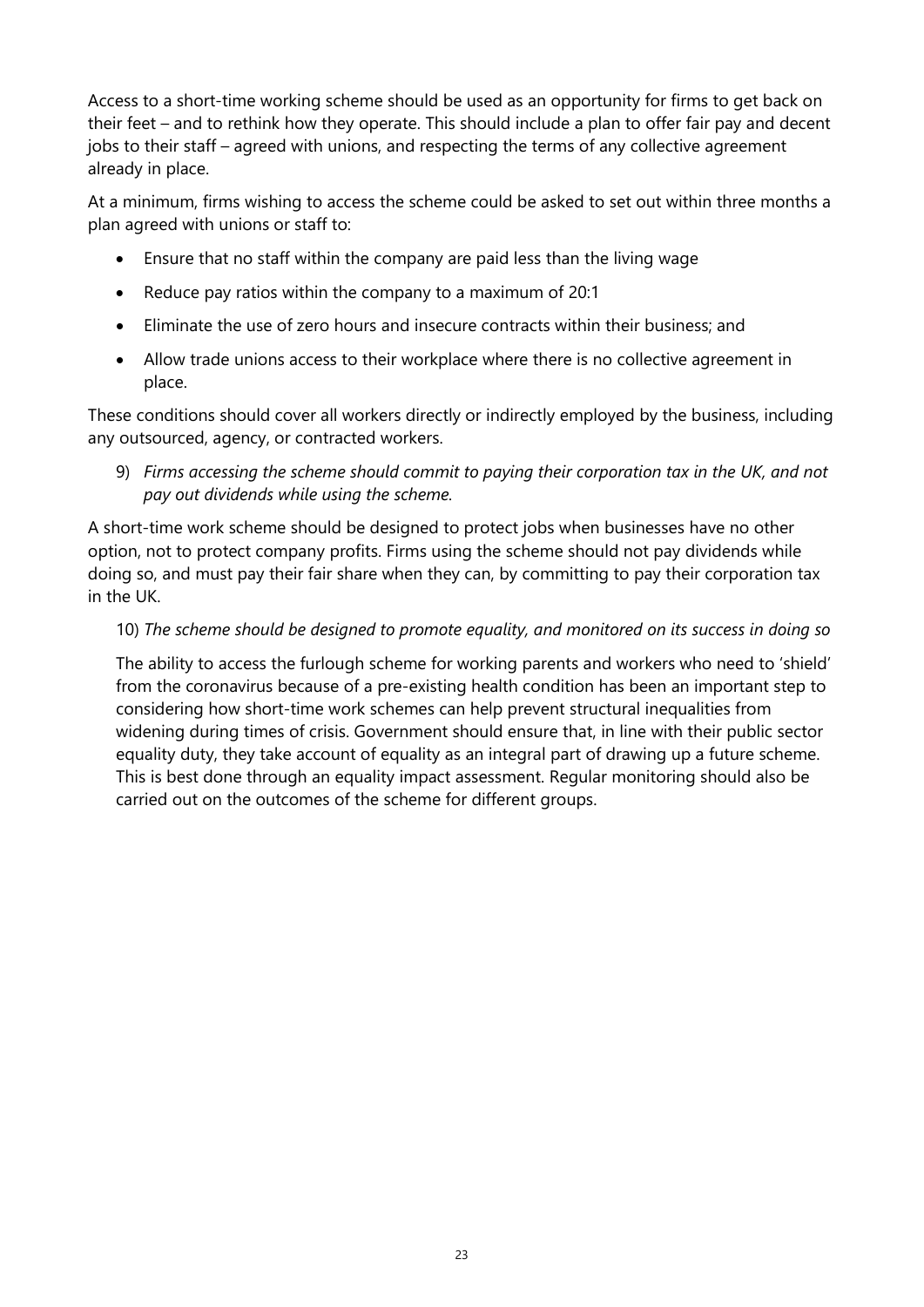# **Fixing sick pay**

In contrast to the success of the furlough scheme, the failure to fix the sick pay system is a national disgrace that has held back our pandemic response.

When the scale of the pandemic became apparent in March 2020, the TUC called for three reforms.

- Day one provision of statutory sick pay, abolishing the three waiting days required to claim the benefit;
- Including an additional two million people within the sick pay scheme, by removing the 'lower earnings limit' that excludes those on low pay; and
- Raising the level of sick pay to the level of the real living wage.

To date, the government has only responded to the first of these, providing day one access to sick pay in cases of coronavirus in March 2020. Efforts to work safely throughout the pandemic will continue to be frustrated until the other two reforms are implemented.

# **Including an additional two million people in sick pay**

The 'lower earnings limit' excludes those who do not earn more than £120 a week from access to statutory sick pay. TUC analysis shows that this means that around two million working people do not have access to any sick pay when asked to self-isolate – currently for a period of ten days. This particularly hits women, and those in insecure work.<sup>[24](#page-23-0)</sup> In polling undertaken in May 2021 for the TUC, around half of those on insecure contracts said that they would receive no sick pay when off work<sup>[25](#page-23-1)</sup>

Self-isolation when infectious is a critical tool to prevent the spread of the virus. But research has consistently shown that a lack of financial support is a barrier to self-isolation. For example, research published in the British Medical Journal (BMJ) found that "*Those with lowest household income were three times less likely to be able to work from home and less likely to be able to selfisolate".[26](#page-23-2)*

Fixing this exclusion would be a straightforward step for government to take. In fact, government had consulted on removing the lower earnings limit in November 2019, before the pandemic hit.<sup>[27](#page-23-3)</sup> The response to the consultation found strong support for this measure, stating that "*A majority of respondents (75%) agreed that SSP should be extended to employees earning below the LEL. This measure was supported by small and large employer respondents alike. Respondents felt that by* 

<span id="page-23-1"></span><span id="page-23-0"></span><sup>&</sup>lt;sup>24</sup> TUC (2021) *Sick pay that works* at<https://www.tuc.org.uk/research-analysis/reports/sick-pay-works>  $25$  See TUC (2021) Self-isolation payments: the failing scheme barely anyone's heard of at

<span id="page-23-2"></span><https://www.tuc.org.uk/blogs/self-isolation-support-payments-failing-scheme-barely-anyones-heard> <sup>26</sup> Atchison C, Bowman LR, Vrinten C, et alEarly perceptions and behavioural responses during the COVID-19 pandemic: a cross-sectional survey of UK adultsBMJ Open 2021;11:e043577. doi: 10.1136/bmjopen-2020- 043577

<span id="page-23-3"></span><sup>&</sup>lt;sup>27</sup> In the consultation document 'Health is everyone's business' published in 2019, the government stated that: "The government proposes to reform SSP so that it is better enforced and more flexible in supporting employees. This includes amending the rules to enable an employee returning from a period of sickness absence to have a flexible, phased return to work. It also includes extending protection to those earning less than the Lower Earnings Limit (LEL) (currently £118 per week) who do not currently qualify for SSP, as recommended in the Taylor Review of Modern Working Practices." See HM Gov (2019) Health is everyone's business at [https://www.gov.uk/government/consultations/health-is-everyones-business-proposals-to](https://www.gov.uk/government/consultations/health-is-everyones-business-proposals-to-reduce-ill-health-related-job-loss/health-is-everyones-business-proposals-to-reduce-ill-health-related-job-loss)[reduce-ill-health-related-job-loss/health-is-everyones-business-proposals-to-reduce-ill-health-related-job](https://www.gov.uk/government/consultations/health-is-everyones-business-proposals-to-reduce-ill-health-related-job-loss/health-is-everyones-business-proposals-to-reduce-ill-health-related-job-loss)[loss](https://www.gov.uk/government/consultations/health-is-everyones-business-proposals-to-reduce-ill-health-related-job-loss/health-is-everyones-business-proposals-to-reduce-ill-health-related-job-loss)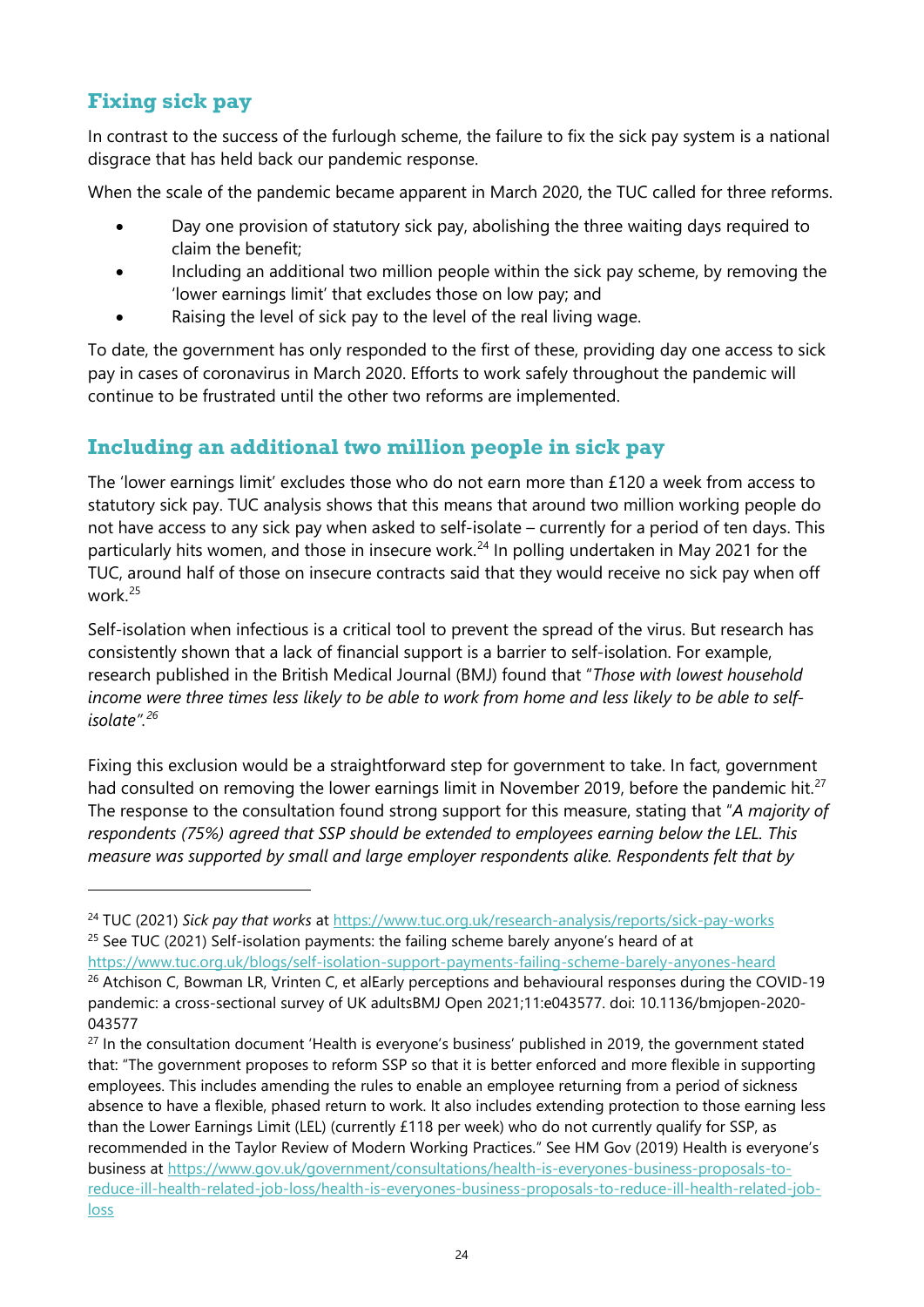*extending SSP to those earning below the LEL, employers would be better incentivised to reduce sickness absence for all of their employees." [28](#page-24-0)* However, government decided to u-turn on its previous promise, stating, incomprehensibly, that *"now is not the right time to introduce changes to the sick pay system."*

Instead, government have introduced the temporary self-isolation payment scheme. The scheme is intending to provide a £500 payment to workers on low incomes who have been required to selfisolate due to Covid-19. To be eligible, workers must be unable to work from home and will lose income due to self-isolating. This scheme is not a success. TUC research found only one-in-five workers (21 per cent) even know about the scheme. Awareness drops even further among groups who most need the support: low-paid workers (16 per cent), those in insecure work (18 per cent), and those who receive no sick pay (16 per cent). Even when they have heard of it, few workers qualify; freedom of information requests sent by the TUC in May 2021 found that 64 per cent of applicants to the scheme were being rejected. $29$ 

TUC commissioned analysis by the Fabian Society found the cost of removing the lower earnings limit would be around  $£150m$  a year.<sup>[30](#page-24-2)</sup> This could either be met by employers, or by the government as part of an extension of the temporary rebate paid to smaller employers facing sick pay costs (this rebate was extended as part of a December 2021 package of support for businesses). There is no excuse for failing to put in place this vital protection for low paid workers.

# **Raising the rate of sick pay to the level of the real living wage**

Even when people do access statutory sick pay, the rate is so low that it can push workers into hardship. At £96.35, the rate is now at its lowest level in real terms (that is, taking account of the cost of living), since March 2003, almost nineteen years ago. High inflation, and the government's refusal to uplift the benefit rate, mean that even compared to the beginning of the pandemic in February 2020, sick pay is now worth £3 less a week.<sup>[31](#page-24-3)</sup> Polling for the TUC found that two-fifths of workers say they would have to go into debt, or go into arrears on their bills, if their income dropped to the level of statutory sick pay (which was £95.85 when the polling was undertaken in 2020). [32](#page-24-4)

The rate of sick pay in the UK also compares very poorly to that received by workers in other countries. Statutory sick pay in the UK is worth around 16 per cent of average weekly earnings, compared to an average payment in OECD countries of over 60 per cent.<sup>[33](#page-24-5)</sup> And while some employers top up statutory sick pay with occupational pay, many do not. A BritainThinks survey,

<span id="page-24-0"></span><sup>28</sup> HM Government (2021) *Government response: health is everyone's business* at

[https://www.gov.uk/government/consultations/health-is-everyones-business-proposals-to-reduce-ill-health](https://www.gov.uk/government/consultations/health-is-everyones-business-proposals-to-reduce-ill-health-related-job-loss/outcome/government-response-health-is-everyones-business)[related-job-loss/outcome/government-response-health-is-everyones-business](https://www.gov.uk/government/consultations/health-is-everyones-business-proposals-to-reduce-ill-health-related-job-loss/outcome/government-response-health-is-everyones-business)

<span id="page-24-1"></span> $29$  See TUC (2021) Self-isolation payments: the failing scheme barely anyone's heard of at <https://www.tuc.org.uk/blogs/self-isolation-support-payments-failing-scheme-barely-anyones-heard>

<span id="page-24-2"></span><sup>30</sup> Andrew Harrop (2021) *Statutory sick pay: options for reform* Fabian Society, available at <https://fabians.org.uk/wp-content/uploads/2021/06/SSPreport.pdf>

<span id="page-24-3"></span><sup>&</sup>lt;sup>31</sup> TUC (2021) UK workers face worst real-terms sick pay in nearly two decades as Covid-19 cases surge - new TUC analysis at [https://www.tuc.org.uk/news/uk-workers-face-worst-real-terms-sick-pay-nearly-two](https://www.tuc.org.uk/news/uk-workers-face-worst-real-terms-sick-pay-nearly-two-decades-covid-19-cases-surge-new-tuc)[decades-covid-19-cases-surge-new-tuc](https://www.tuc.org.uk/news/uk-workers-face-worst-real-terms-sick-pay-nearly-two-decades-covid-19-cases-surge-new-tuc)

<span id="page-24-4"></span><sup>32</sup> TUC (2020 *Sick pay and debt* at<https://www.tuc.org.uk/research-analysis/reports/sick-pay-and-debt>

<span id="page-24-5"></span><sup>33</sup> OECD (2020) *Paid sick leave to protect income, health and jobs through the COVID-19 crisis* see figure 3, at [https://www.oecd.org/coronavirus/policy-responses/paid-sick-leave-to-protect-income-health-and-jobs](https://www.oecd.org/coronavirus/policy-responses/paid-sick-leave-to-protect-income-health-and-jobs-through-the-covid-19-crisis-a9e1a154/)[through-the-covid-19-crisis-a9e1a154/](https://www.oecd.org/coronavirus/policy-responses/paid-sick-leave-to-protect-income-health-and-jobs-through-the-covid-19-crisis-a9e1a154/)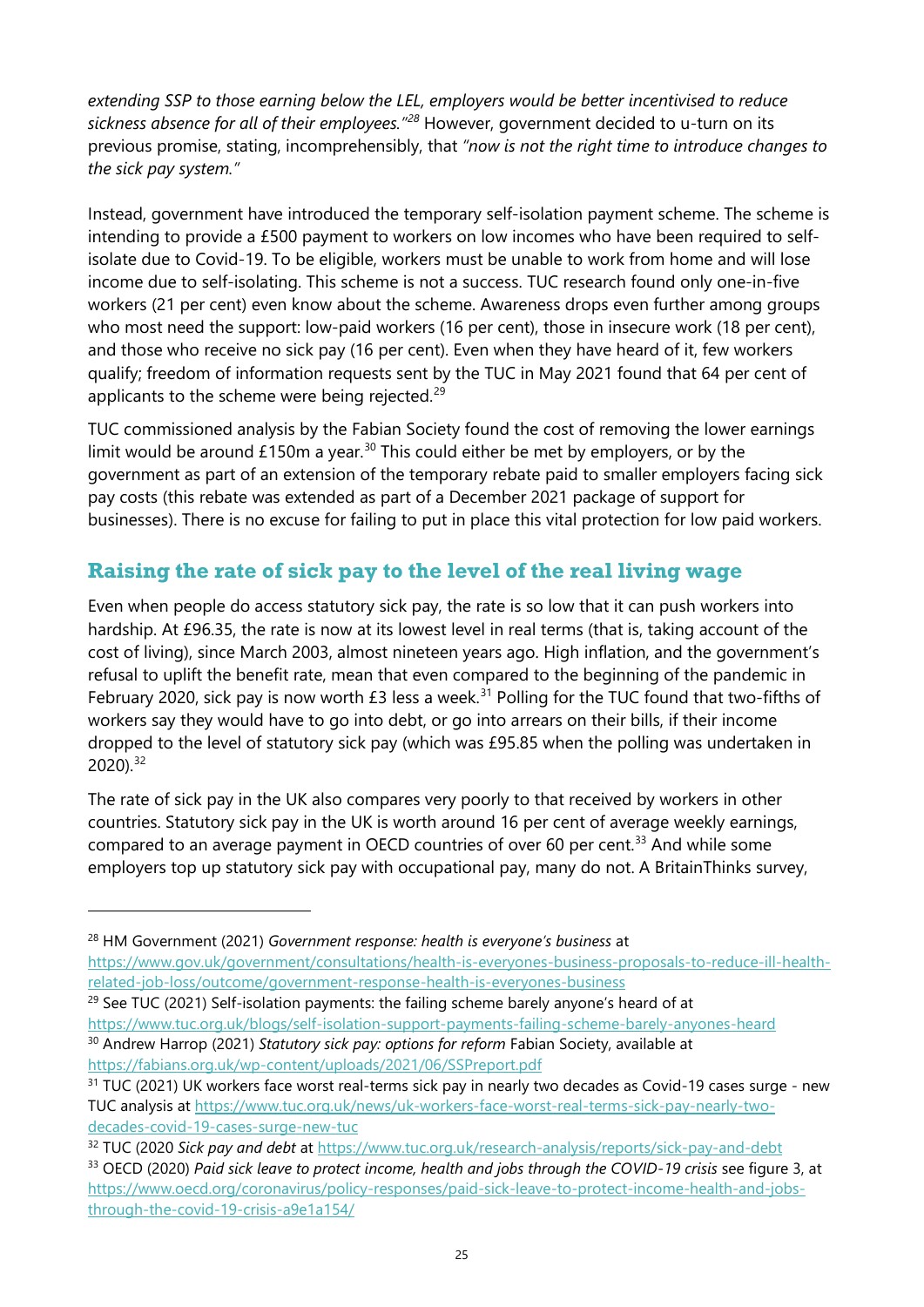carried out on behalf of the TUC, found that almost a quarter (of workers receive only basic SSP if they are off work sick. This equates to around 6.4 million employees. The less someone earns, the less likely they are to receive full sick pay. While 35 per cent of those earning less than £15,000 per year receive full pay when sick, compared to 87 per cent of those earning over £50,000 per year.<sup>[34](#page-25-0)</sup>

Most employers, as well as workers, support an increase in the rate of Statutory Sick Pay. A report published by the Chartered Institute of Personnel and Development (CIPD) in December 2021 found that "nearly two thirds (62%) of employers agree that the SSP rate is too low and should be increased".[35](#page-25-1)

Increasing the rate of statutory sick pay to the level of the real living wage would cost around £110 per employee per year, for those employers not already paying occupational sick pay.<sup>[36](#page-25-2)</sup> Again, government could help meet those costs through retaining the sick pay rebate for small business. And this would be a small price to pay for ensuring that workers who need to self-isolate can do so without facing a choice between putting their colleagues at risk and not being able to pay their bills.

# **Boost Universal Credit**

The UK safety net is failing as a result of years of deliberate attacks on the social security system, with around £34 billion of cuts made to social security since 2010.<sup>[37](#page-25-3)</sup> Families facing rising energy bills this April have had their ability to cope dramatically reduced by these cuts – and the temporary £20 boost to Universal Credit from September this year: the Resolution Foundation estimate that "the number of households suffering from 'fuel stress' – spending at least 10 per cent of their family budgets on energy bills – is set to treble overnight to 6.3 million households when the new energy price cap comes into effect on April 1st".<sup>[38](#page-25-4)</sup>

Rather than temporary fixes, we need a real boost to social security. The TUC believes that Universal Credit is not fit for purpose, and should be scrapped and replaced. But families needing help now cannot wait – and government should immediately raise the level of Universal Credit to £270 a week, around 80 per cent of the level of the real Living Wage.

#### **Recommendations**

- 5) The government should bring together unions and business to start work on the design of a new permanent short-time working scheme.
- 6) Government should ensure that all workers can access sick pay by immediately removing the lower earnings limit to access statutory sick pay.
- 7) Government should raise the level of statutory sick pay to the level of the real Living Wage, (around £320 a week).

<span id="page-25-2"></span><https://www.cipd.co.uk/about/media/press/141221statutory-sick-pay-low#gref> <sup>36</sup> Andrew Harrop (2021) *Statutory sick pay: options for reform* Fabian Society, available at <https://fabians.org.uk/wp-content/uploads/2021/06/SSPreport.pdf>

<span id="page-25-1"></span><span id="page-25-0"></span><sup>&</sup>lt;sup>34</sup> TUC (2021) Sick pay that works at<https://www.tuc.org.uk/research-analysis/reports/sick-pay-works> <sup>35</sup> CIPD (14th December 2021) *Almost two thirds of employers say the UK's Statutory Sick Pay rate is too low and should be increased, according to CIPD research* at

<span id="page-25-3"></span><sup>37</sup> See TUC (July 2021) *Universal credit cut will hit millions of working families and key workers <https://www.tuc.org.uk/blogs/universal-credit-cut-will-hit-millions-working-families-and-key-workers>*

<span id="page-25-4"></span><sup>38</sup> Resolution Foundation (January 2022) *Families suffering from 'fuel stress' set to treble overnight to six million households as energy bills soar* at [https://www.resolutionfoundation.org/press-releases/families-suffering](https://www.resolutionfoundation.org/press-releases/families-suffering-from-fuel-stress-set-to-treble-overnight-to-six-million-households-as-energy-bills-soar/)[from-fuel-stress-set-to-treble-overnight-to-six-million-households-as-energy-bills-soar/](https://www.resolutionfoundation.org/press-releases/families-suffering-from-fuel-stress-set-to-treble-overnight-to-six-million-households-as-energy-bills-soar/)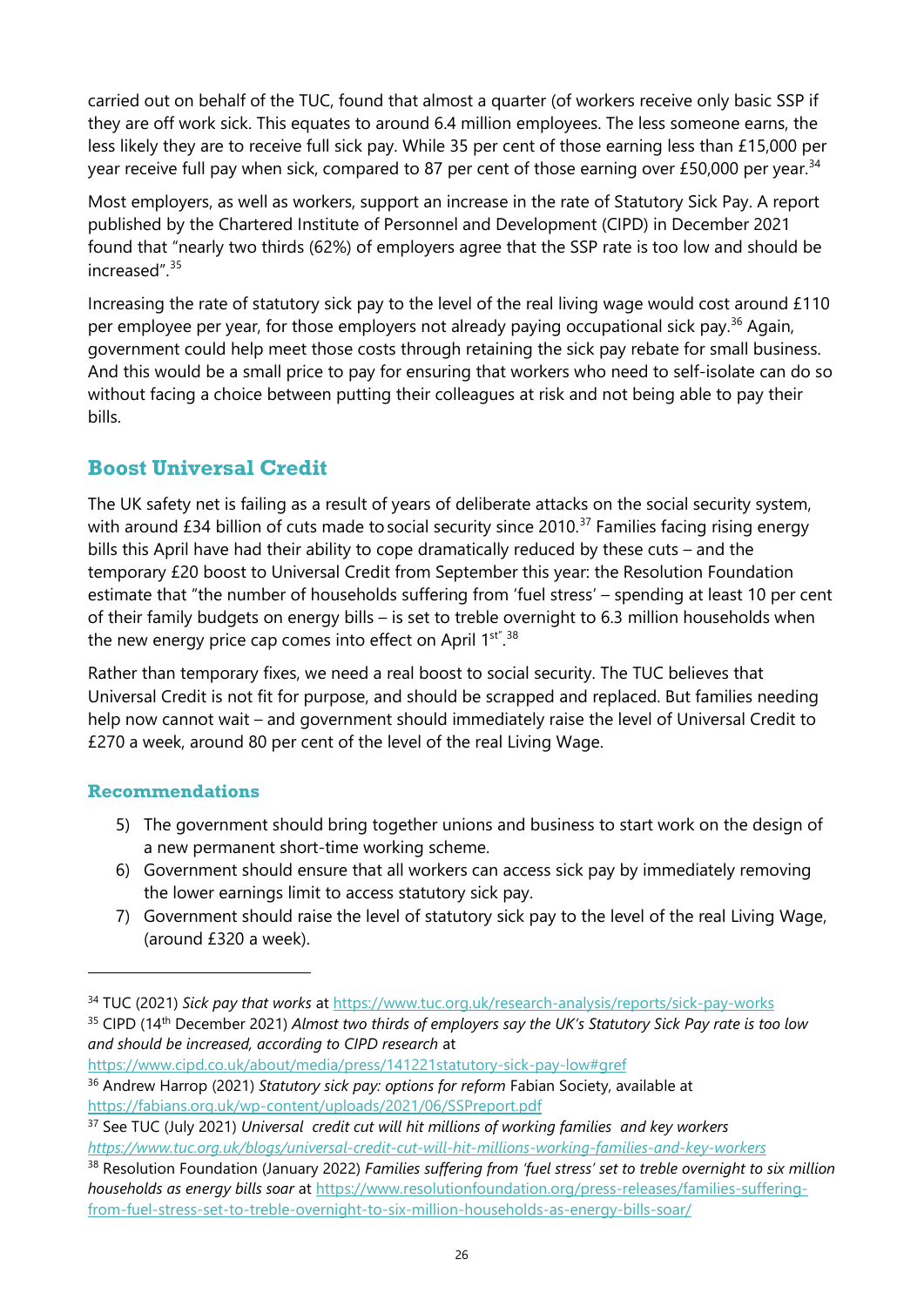8) Government must raise the rate of Universal Credit to 80 per cent of the level of the real living wage, around £270 a week.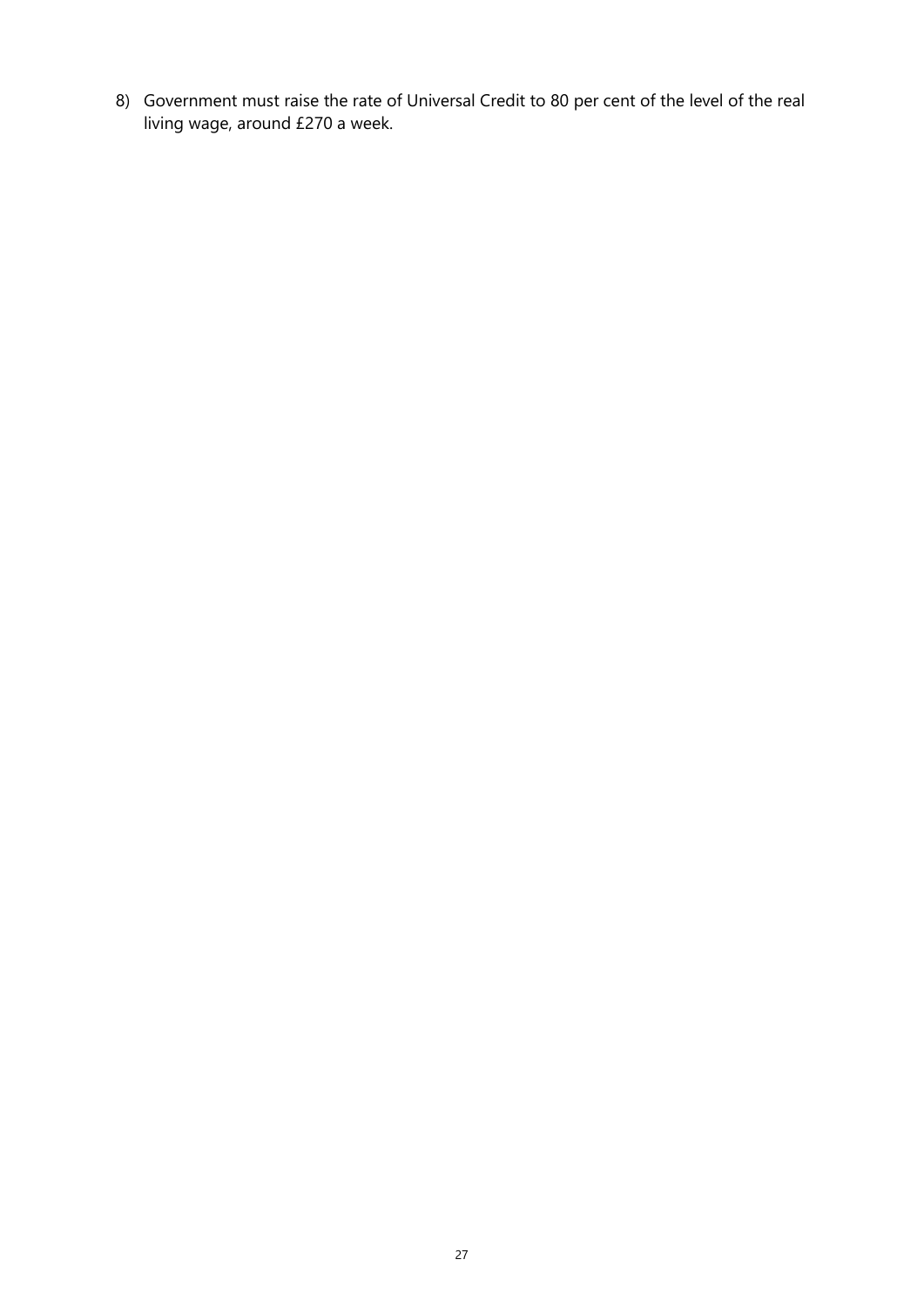# <span id="page-27-0"></span>**6) Banish global vaccine inequality**

Equitable and free access to vaccines is vital to tackling the coronavirus pandemic, preventing new variants emerging and protecting us all, yet Global South countries have only been able to access a fraction of the number of vaccines that Global North countries have been able to. 72 per cent of shots that have gone into arms worldwide have been administered in high- and upper-middle-income countries. Only 0.9 per cent of doses have been administered in low-income countries.<sup>[39](#page-27-1)</sup> The World Health Organisation reports that while 67 per cent of the population in high income countries have received at least one shot of the vaccine, only 10.56 per cent of the population in low income countries have received at least one shot. This is due to the high cost of purchasing patented vaccines.<sup>[40](#page-27-2)</sup> As a consequence the pandemic is having a catastrophic effect on the health and livelihoods of Global South societies, deepening global inequalities. Meanwhile, low rates of vaccinations enabled the Omicron variant to develop – the WHO has warned further mutations of the virus are likely if large populations remain unvaccinated.[41](#page-27-3)

The World Trade Organisation's Trade Related Aspects of Intellectual Property rights - or TRIPs rules prevent Global South countries from locally producing low-cost versions of patented Covid vaccines. A waiver to these rules has been proposed by South Africa and India which would enable countries to produce affordable versions of patented Covid vaccines. This waiver would allow Global South countries to provide their populations with the vaccines they critically need, as well as enable countries to produce low-cost Covid tests, medical treatments, Personal Protective Equipment products and other vital public health tools. The development of these vaccines was funded overwhelmingly by public money, and their use should be viewed as a public good.

Shamefully the UK government is one of the few countries globally to be blocking a waiver to TRIPs rules. Over 100 governments now support a waiver to the TRIPs rules including the US, Australia and New Zealand.

The TUC urges the government to use the UK's influence to reduce global inequalities and promote public health worldwide by supporting the waiver to TRIPs rules proposed by South Africa and India.

- <span id="page-27-2"></span><sup>40</sup> UNDP (2022) 'Vaccine Access', available at: <https://data.undp.org/vaccine-equity/accessibility/>
- <span id="page-27-3"></span><sup>41</sup> World Health Organisation (WHO), 'Interim statement on booster doses of Covid-19 vaccine', available at: [https://www.who.int/news/item/22-12-2021-interim-statement-on-booster-doses-for-covid-19-vaccination--](https://www.who.int/news/item/22-12-2021-interim-statement-on-booster-doses-for-covid-19-vaccination---update-22-december-2021) [-update-22-december-2021](https://www.who.int/news/item/22-12-2021-interim-statement-on-booster-doses-for-covid-19-vaccination---update-22-december-2021)

<span id="page-27-1"></span> $39$  The New York Times (2022) 'Tracking Coronavirus vaccinations around the world', available at: <https://www.nytimes.com/interactive/2021/world/covid-vaccinations-tracker.html>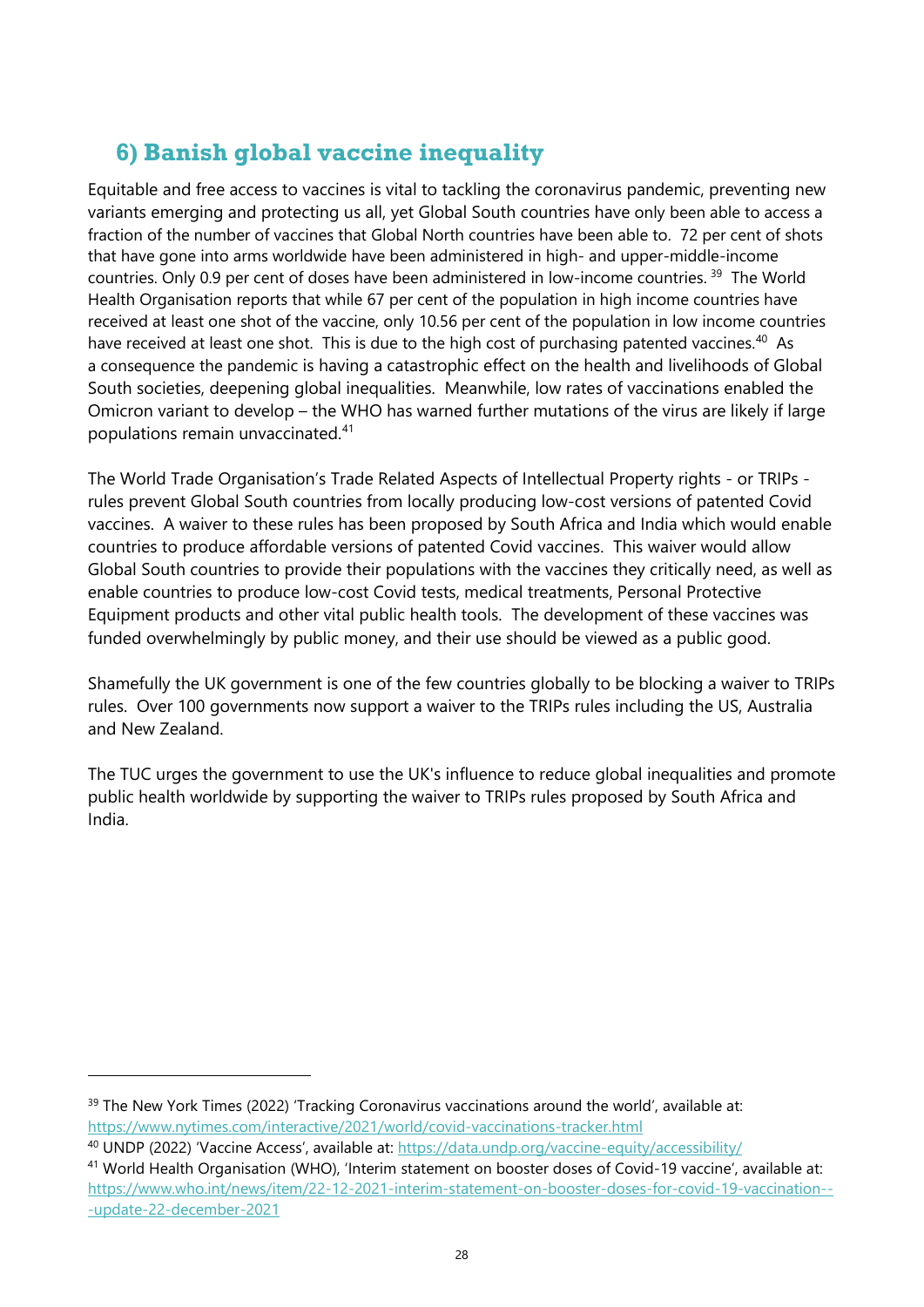# <span id="page-28-0"></span>**List of recommendations**

**Bring unions and business together in a 'working better' taskforce** to set out a clear plan for how to address skills and workforce shortages, and deliver the Government's stated ambition for a high wage high productivity economy.

**Embed fair flexibility** with a plan to ensure that everyone has access to fair flexible working arrangements, wherever they work.

- o The government must set out a strategy on the future of flexible work and its integral role in shaping a better and more equal recovery for workers following the pandemic. This should include how they aim to respond to the impacts that increased remote working may have on transport, retail, hospitality and other sectors potentially affected by decreased office working in city centres. Increased levels of remote working could have substantial adverse effects for other workers in these sectors. The government's strategy must include steps to ensure that the jobs of those who may be impacted by lower levels of office-based working are not threatened.
- $\circ$  There is widespread recognition of the fact that the current legislative framework in relation to flexible working wasn't working effectively before the pandemic. The government itself has highlighted the need for change in its 2019 manifesto commitment to make flexible working the default. We need the government to act without delay to introduce their longpromised Employment Bill and strengthen workers' rights in a range of areas to make sure we have a system of genuine flexible working that works for all workers.
- $\circ$  This must include a right for workers to disconnect from work to have communication free time in their lives, a duty on employers to consider which flexible working arrangements are available in a role and publish these in job advertisements and a day one right to flexible working.

**Build public sector resilience** through investment in the public sector workforce – ensuring that public services can recover, address backlogs and cope with the pressure that any new variants will place on them.

- $\circ$  Government should fund sustained increases in pay for public sector workers that restore what they have lost through ten years of cuts and slow growth.
- o Government must set out a long-term public sector workforce strategy with a focus on job creation, union engagement and an immediate end to any planned cuts to civil service headcount and any other public sector departments.
- o Government must deliver a new funding settlement for our public services that, as a minimum, reverses the last decade of sustained cuts and ensures services can clear the Covid-19 backlog.

#### **Bolster workplace safety and mental health support** so that everyone can work with confidence

 $\circ$  Risk assessments: Employers must be compelled to provide airborne protections for workers, with ventilation measures and FFP3-grade face masks. individual risk assessments must be completed for groups of workers at heightened risk. And publication of risk assessments must be made mandatory.